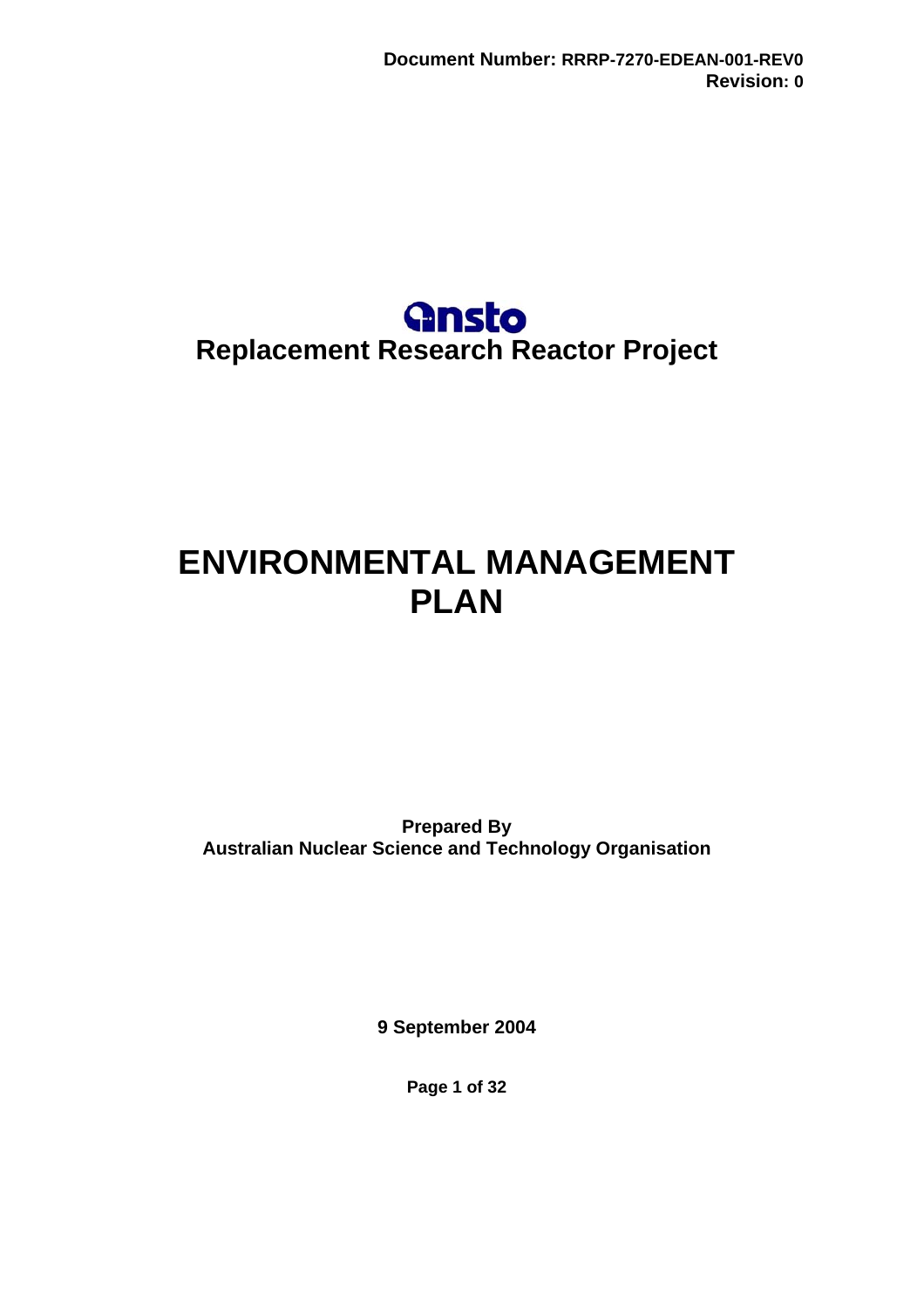|                       | <b>ANSTO</b>                                                                  | Document N°: RRRP-7270-EDEAN-001-REV0<br>Revision: 0 |                                      |          |  |
|-----------------------|-------------------------------------------------------------------------------|------------------------------------------------------|--------------------------------------|----------|--|
|                       | <b>Replacement Reactor Project</b>                                            | Document Title: Environmental Management Plan        |                                      |          |  |
| <b>REVISION SHEET</b> |                                                                               | Ref No:                                              |                                      |          |  |
|                       |                                                                               |                                                      | Print name, date and sign or initial |          |  |
| Revision<br>Letter    | <b>Description of Revision</b>                                                | Prepared                                             | Checked/<br>Reviewed                 | Approved |  |
| $\mathbf 0$           | Original issue to ARPANSA                                                     | <b>TEP</b>                                           | KJH                                  | GDW      |  |
|                       |                                                                               |                                                      |                                      |          |  |
|                       |                                                                               |                                                      |                                      |          |  |
|                       |                                                                               |                                                      |                                      |          |  |
|                       |                                                                               |                                                      |                                      |          |  |
|                       |                                                                               |                                                      |                                      |          |  |
| Notes:                | 1. Revision must be verified in accordance with the Quality Plan for the job. |                                                      |                                      |          |  |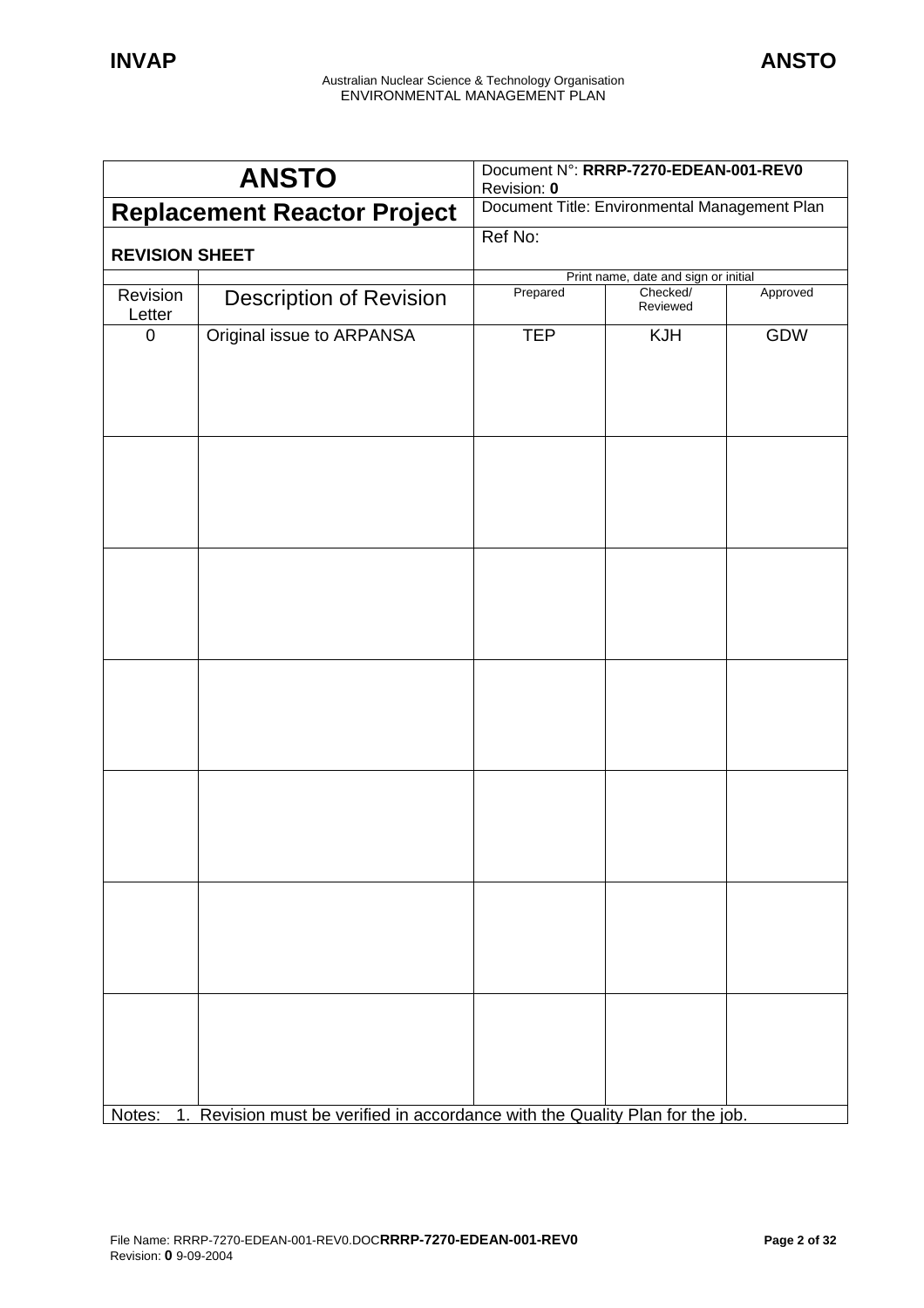# **TABLE OF CONTENTS**

| 1     |                                                                            |
|-------|----------------------------------------------------------------------------|
| 1.1   |                                                                            |
| 1.2   |                                                                            |
| 1.3   |                                                                            |
| 2     |                                                                            |
| 2.1   |                                                                            |
| 2.2   |                                                                            |
| 2.3   |                                                                            |
| 2.4   |                                                                            |
| 2.5   | Resource Utilisation (paper and hydrocarbons; water; electricity)  7       |
| 3     |                                                                            |
| 3.1   |                                                                            |
| 3.2   |                                                                            |
| 3.3   |                                                                            |
| 3.4   |                                                                            |
| 3.5   | Resource Utilisation (paper and hydrocarbons; water; electricity)  10      |
| 4     |                                                                            |
| 4.1   |                                                                            |
| 4.2   |                                                                            |
| 4.3   |                                                                            |
| 4.4   |                                                                            |
| 4.5   | Resource Utilisation (paper and hydrocarbons; water; electricity)  12      |
| 5     | ENVIRONMENTAL MANAGEMENT CONTROLS AND PROCEDURES 13                        |
| 5.1   |                                                                            |
| 5.1.1 |                                                                            |
| 5.2   |                                                                            |
| 5.3   |                                                                            |
| 5.4   |                                                                            |
| 5.5   | Resource Utilisation (paper and hydrocarbons; water; electricity)  15      |
| 6     |                                                                            |
| 7     | ORGANISATIONAL RESPONSIBILITIES FOR THE REACTOR FACILITY  16               |
| 7.1   |                                                                            |
| 7.2   |                                                                            |
| 7.3   |                                                                            |
| 7.4   |                                                                            |
| 8     |                                                                            |
| 9     |                                                                            |
|       | APPENDIX 1: OBLIGATIONS RELATING TO THE REACTOR FACILITY FROM THE REGISTER |
|       | OF ANSTO ENVIRONMENTAL LEGAL AND OTHER REQUIREMENTS 19                     |
|       |                                                                            |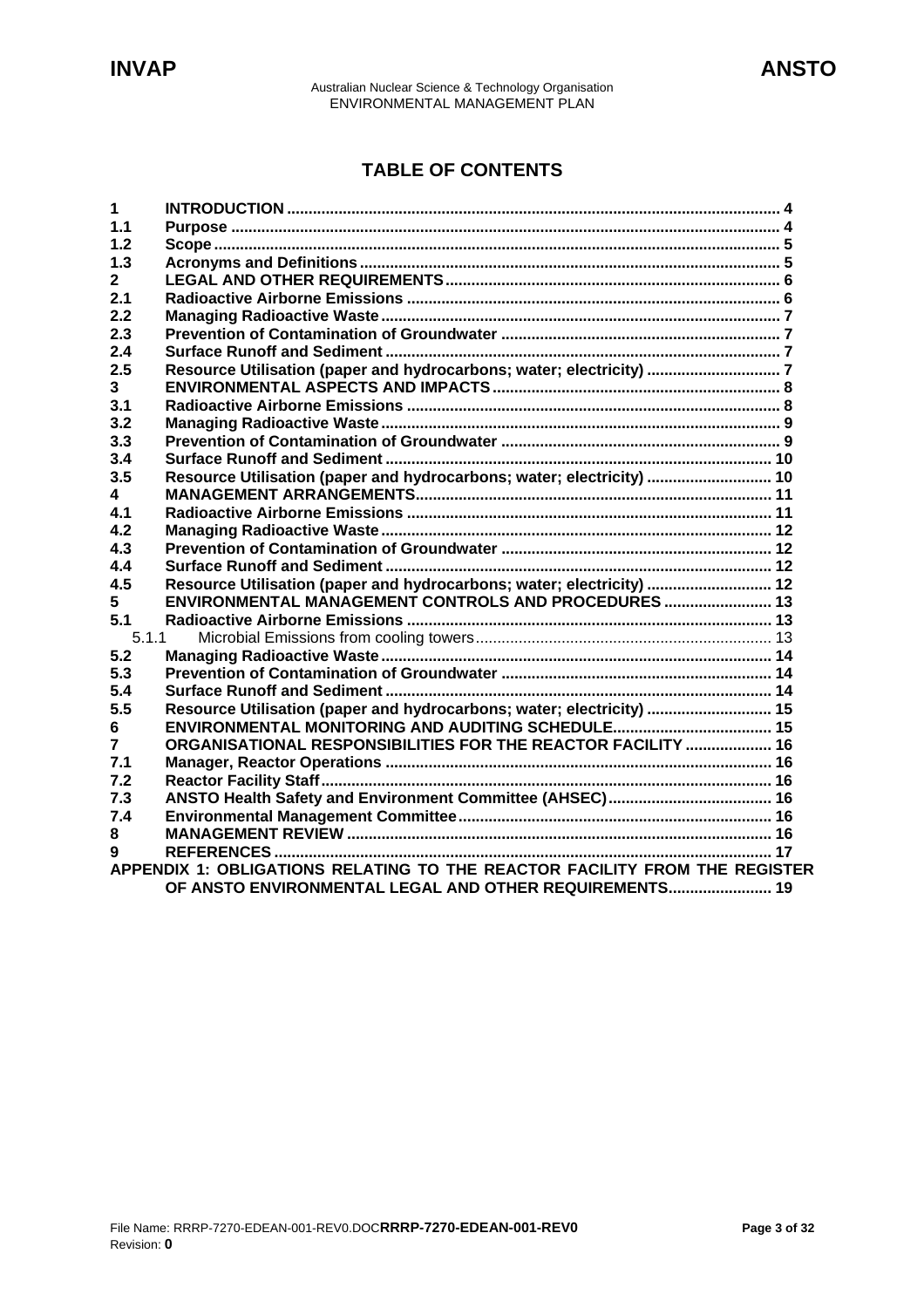# <span id="page-3-0"></span>**1 INTRODUCTION**

# **1.1 PURPOSE**

The purpose of this Reactor Facility Environmental Management Plan (RF-EMP) is to describe the organisational arrangements for the integration of Environmental Aspects for the Reactor Facility into existing Environmental Management Plans (EMPs) currently in place within ANSTO's Environmental Management System (EMS). All key documents relating to the ANSTO EMS can be accessed by ANSTO staff on the EMS web-site (ANSTO, 2004a).

These EMPs are collectively referred to as EMS-EMPs and, individually, according to their respective numbers (eg EMS-EMP-01 refers to 'Radioactive Airborne Emissions'). ANSTO has obtained ISO14001 certification for its EMS (17 June 2004), as required under Condition 28 of the Conditions arising from the Environmental Impact Assessment of the Proposal for the Replacement Research Reactor. All the EMS-EMPs have a broader scope than is directly relevant to the Reactor Facility operating licence application because they address ANSTO's operations beyond the Reactor Facility, as well as including a range of nonradiological environmental aspects.

This environmental management plan differs from the other plans that are part of the Reactor Facility licence application because of the EIS requirement that all ANSTO activities are certified to the ISO14001 environmental standard. The Reactor Facility environmental controls will be integrated into the EMS-EMPs that are in place for the rest of ANSTO rather than be considered separately. Those EMPs which are relevant to the Reactor Facility are:

EMS-EMP-01 Radioactive Airborne Emissions

EMS-EMP-02 Managing Radioactive Waste

EMS-EMP-04 Prevention of Contamination of Groundwater

EMS-EMP-05 Surface Runoff and Sediment

EMS-EMP-06 Resource Utilisation (paper and hydrocarbons)

EMS-EMP-07 Water Use

EMS-EMP-08 Electricity Use

To accomplish this requirement whilst meeting the needs of ARPANSA to have a defined plan for implementing environmental management of the Reactor Facility, an approach was taken which mirrors the existing EMS-EMPs for ANSTO. This plan will be integrated into the ANSTO EMS-EMPs (as is currently the case for HIFAR).

This plan is organised using the same major applicable headings that are in place for existing relevant ANSTO EMS-EMPs. Under each heading, those EMS-EMPs are directly addressed with reference to the Reactor Facility specific requirements. This Reactor Facility Environmental Management Plan is compliant with ISO14001. The Reactor Facility environmental management process will be fully audited, both internally and externally, in accordance with the ISO14001 requirements and will be subject to continual improvement to enhance ANSTO's environmental performance.

The environmental aspects of the RRR Project up to the end of the cold commissioning phase have been fully covered by the INVAP/JHEDI (2003) Construction Environmental Management Plan (CEMP).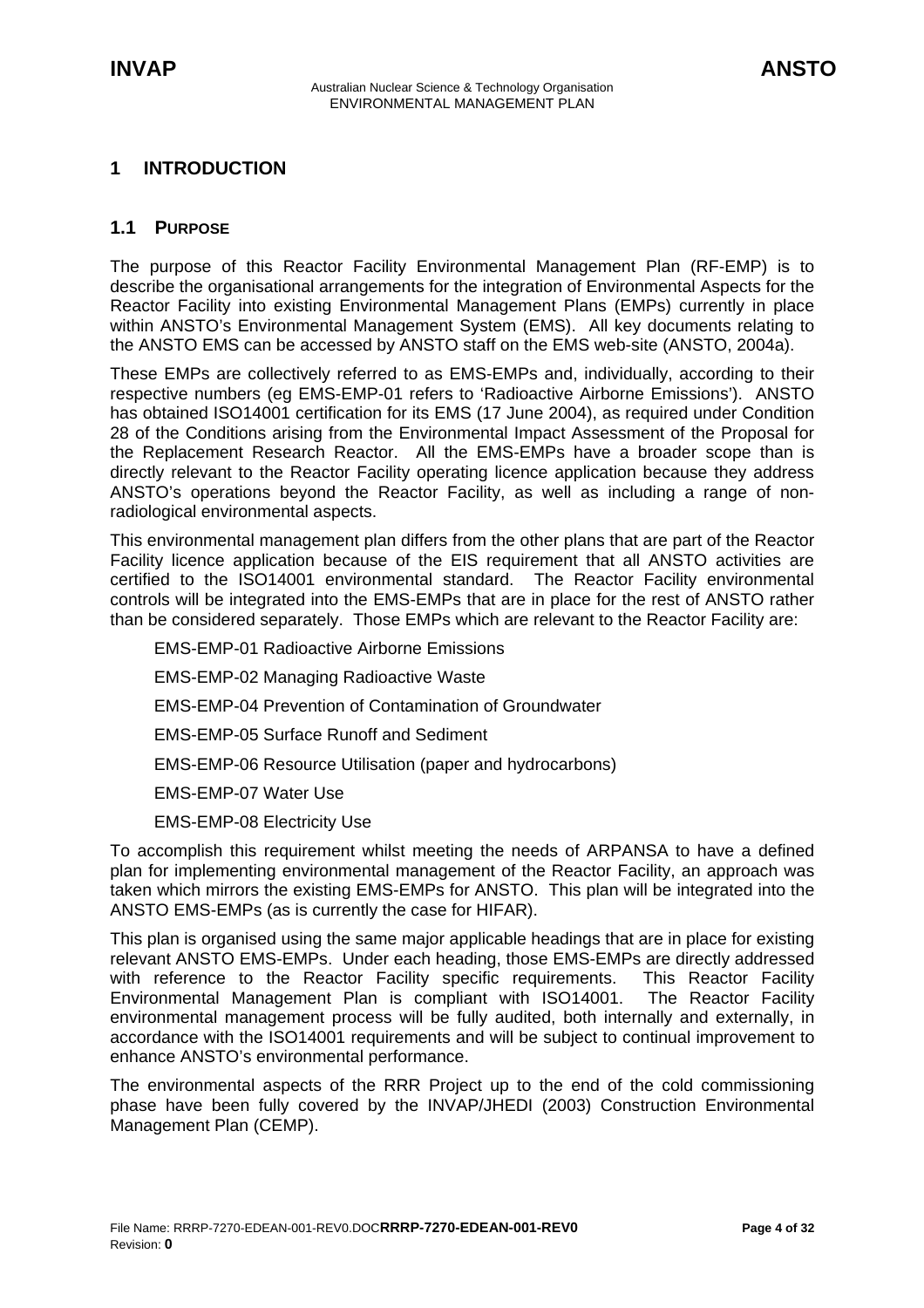# <span id="page-4-0"></span>**1.2 SCOPE**

This plan applies to the management of potential environmental impacts of the Reactor Facility within the context of the entire ANSTO EMS. Activities with potential environmental impacts associated with the Reactor Facility include the following:

- Reactor operation
- Irradiation for radioisotope production
- Neutron Activation Analysis (NAA)
- Neutron beam utilisation
- Maintenance
- Handling of radioactive waste
- Transport of radioactive materials within and from the Reactor Facility

# **1.3 ACRONYMS AND DEFINITIONS**

AHD - Australian Height Datum.

AHSEC - ANSTO Health Safety and Environment Committee.

ALARA - As Low As Reasonably Achievable.

ARPANSA - Australian Radiation Protection and Nuclear Safety Agency.

CEMP - Construction Environmental Management Plan.

Environmental Aspect - element of an organisation's activities, products or services that can interact with the environment (note: a significant environmental aspect is an environmental aspect that has or can have a significant environmental impact).

Environmental Impact - any change to the environment, whether adverse or beneficial, wholly or partially resulting from an organisation's activities, products or services.

Environment - Surroundings in which an organisation operates, including air, water, land, natural resources, flora, fauna, humans and their interrelation.

- EIS Environmental Impact Statement.
- EMC Environmental Management Committee.

EMP - Environmental Management Plan.

EMS - Environmental Management System. The part of the overall management system that is responsible for developing, implementing, achieving, reviewing and maintaining the environmental policy.

NL - Notification Level (NL). Airborne discharge level which, if reached, require that ANSTO notify ARPANSA. NLs are set for individual stacks, and for specific radionuclides and release periods. Annual NLs are such that the effective dose rate to the public would not exceed the ALARA objective of 0.02 mSv/yr, even if all releases from the site were at the notification level.

PSAR - Preliminary Safety Analysis Report.

- SAR Safety Analysis Report.
- SCP Stormwater Control Plan.
- SMC Senior Management Committee.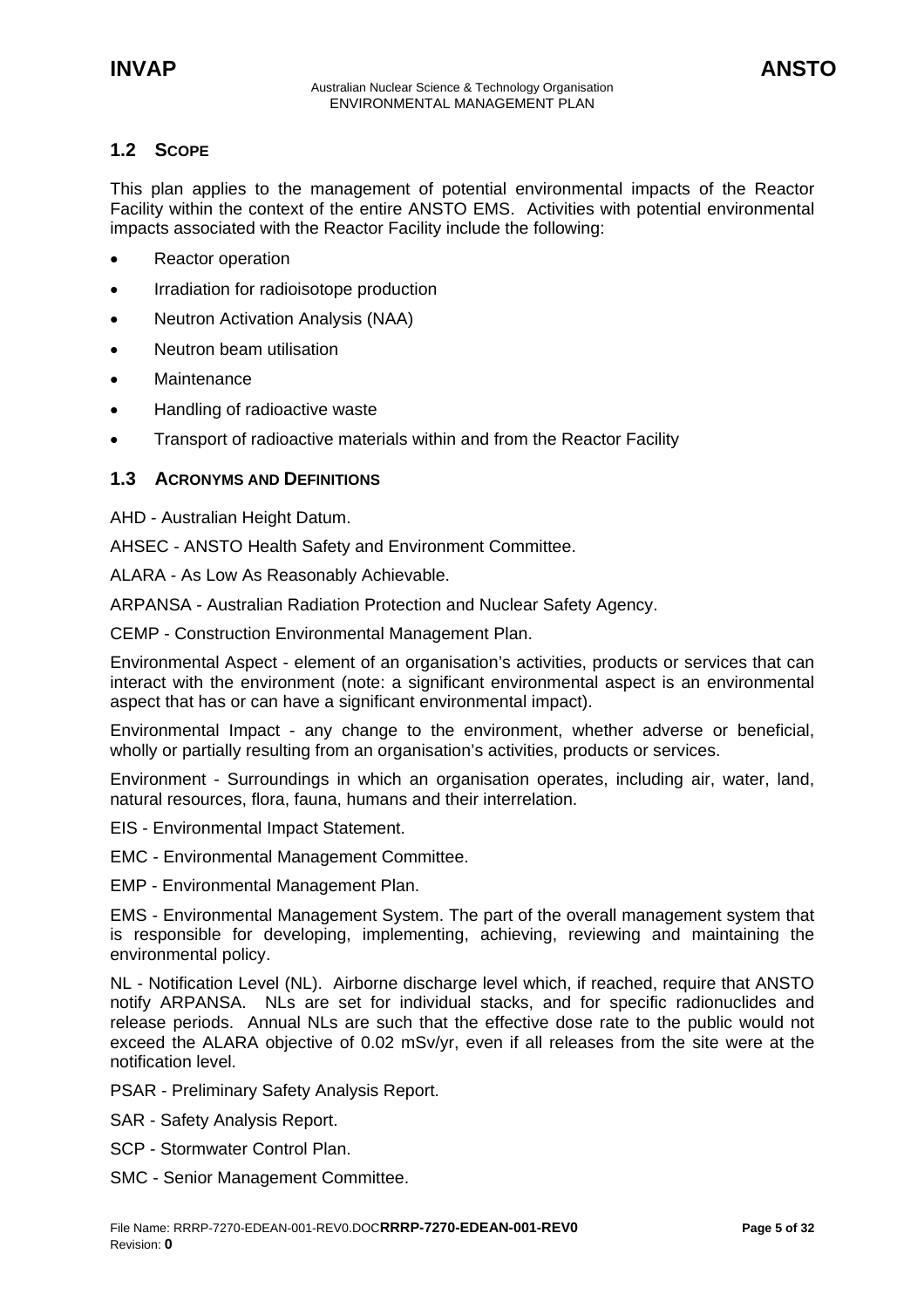<span id="page-5-0"></span>WOTD - Waste Operations and Technical Development section at ANSTO.

The above list includes definitions and acronyms most relevant to this EMP.

# **2 LEGAL AND OTHER REQUIREMENTS**

The ISO14001 Standard for environmental management systems requires the identification of environmental regulations and requirements that are relevant to ANSTO's environmental aspects. For this purpose, all environmental legal and other requirements that ANSTO complies with have been entered into a web-enabled database known as WEDEMS (ANSTO, 2003). Legal requirements pertaining to the Reactor Facility have also been entered into WEDEMS. For updated information on legal and other requirements, ANSTO subscribes to a commercial Environmental Law updating service, with a customised profile providing information on the changing legislative requirements.

The main legislative and regulatory requirements for ANSTO in relation to environmental management are contained within the following documents:

- Australian Radiation Protection and Nuclear Safety Act 1998 and Regulations 1999
- ANSTO Handbook (RB-STD-24-01). Rev. 1 Section 2.2 Standard Licence Conditions; Section 2.3 Special Licence Conditions; and Section 2.4 Authorisations Applying to the Organisation (ARPANSA 2001a)
- ARPANSA Nuclear Installation Licences and ARPANSA Facility Licences
- RRR EIS (PPK 1998)
- Conditions arising from the Environmental Impact Assessment of the Proposal for the Replacement Research Reactor (1999)
- Sydney Water Act 1994 (NSW)

The WEDEMS database has a variety of access options and can be viewed according to environmental aspect category (e.g. airborne emissions, waste produced, groundwater, stormwater and resource utilisation). The environmental, legal and other requirements relevant to operation of the Reactor Facility are listed under relevant EMS-EMP titles/section headings and in Appendix 1. There is some repetition where specific requirements are relevant to more than one EMS-EMP (e.g. certain requirements for reporting to ARPANSA).

# **2.1 RADIOACTIVE AIRBORNE EMISSIONS**

The requirements from the ANSTO Register of Environmental Legal and other Requirements for airborne emissions are listed in Appendix 1. Many of the requirements are from the ARPANSA Licence Handbook and Airborne Radioactive Discharge Authorisation for ANSTO (ARPANSA 2001a, b).

Emissions from ANSTO stacks are authorised under the airborne radioactive discharge authorisation issued by ARPANSA (2001b) and in the section '2.4 - Authorisations Applying to the Organisation' of 'The Licence Conditions Handbook' (ARPANSA 2001a).

The site has a system of notification levels, approved by ARPANSA, which set the level at which the regulator is notified of increases in airborne releases. The maximum potential dose, which was used to calculate the notification levels, is 0.02 mSv/yr for the most exposed member of the public.

The design features of the Replacement Research Reactor will ensure significantly lower airborne emissions from the Reactor Facility than have been achievable for the HIFAR reactor (more details are given in Chapter 12 of the SAR).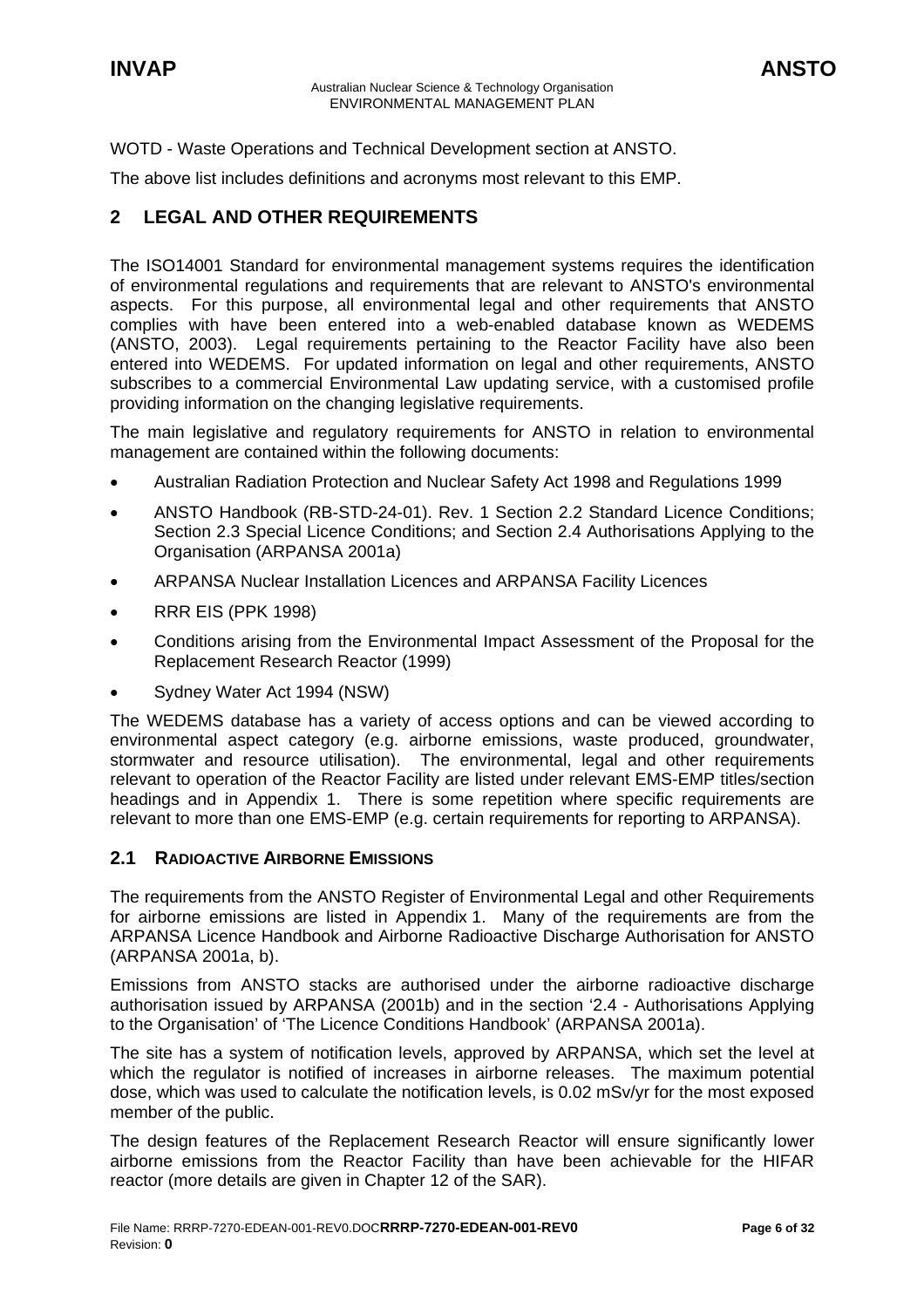<span id="page-6-0"></span>With respect to non-radiological airborne emissions, ANSTO complies with the *Public Health (Microbial Control) Regulation 2000 (NSW)*, which requires an operation and maintenance schedule for controlling biological contaminants (such as *Legionella*) in cooling towers (see Appendix 1 Req. No. A22).

# **2.2 MANAGING RADIOACTIVE WASTE**

The legal and other requirements for the management of radioactive waste are detailed in Appendix 1. ANSTO has a policy (APOL 2.2) on managing radioactive waste which includes safe treatment and storage of radioactive waste, minimisation of waste generated, maintenance of inventories of waste from source to disposal and broad public understanding and acceptance of ANSTO policy and practices.

The types of waste considered for the Reactor Facility are similar to those already captured in EMS-EMP-02 relating to the operation of HIFAR.

The types and quantities of waste produced have been estimated and are detailed in the *Radioactive Waste Management Plan* submitted as part of this licence application.

ANSTO is committed to regularly assessing the types and quantities of waste being generated, and evaluating and implementing improved ways of operating to bring about reductions where possible. This occurs, for example, through the Safety Assessment process which includes an assessment of waste generation of each proposed activity.

# **2.3 PREVENTION OF CONTAMINATION OF GROUNDWATER**

Of the four legal and other requirements listed in the EMS-EMP-04, only D01, D02 and D03 are relevant to the Reactor Facility. These requirements related to the establishment and review of groundwater monitoring at the LHSTC prior to and during the Reactor Facility construction phase. All three requirements have been met.

# **2.4 SURFACE RUNOFF AND SEDIMENT**

Appendix 1 lists legal and other requirements relevant to stormwater management and specific to the Reactor Facility operations. The listed requirements cover aspects such as potential sources of radioactive contamination in surface waters, erosion control, water quality monitoring, and compliance with relevant sections of the *Protection of the Environment Operations Act 1997 (NSW)*.

# **2.5 RESOURCE UTILISATION (PAPER AND HYDROCARBONS; WATER; ELECTRICITY)**

There is no formal regulatory requirement relating to resource utilisation of paper and hydrocarbons. Although it is not mandatory for ANSTO to comply with the 'Green Office Guide' (ANZMEC/NAEEEC 2001) and the 'Fuel Consumption Guide' (Australian Greenhouse Office 2003), ANSTO is committed to the principles of those guides and has adopted them as policy.

Appendix 1 lists legal and other requirements relevant to water use during Reactor Facility operations. Although there are currently no specific legal requirements to limit the industrial use of potable water, ANSTO is committed to the minimisation of water usage during Reactor Facility operations, in keeping with principles of ecologically sustainable development. Water use for maintenance of grounds at the Reactor Facility will be subject to relevant water restrictions applicable in NSW.

ANSTO is required to comply with the policies set out in the 'Measures for Improving Energy Efficiency in Commonwealth Operations' guide. In the Preliminary Safety Analysis Report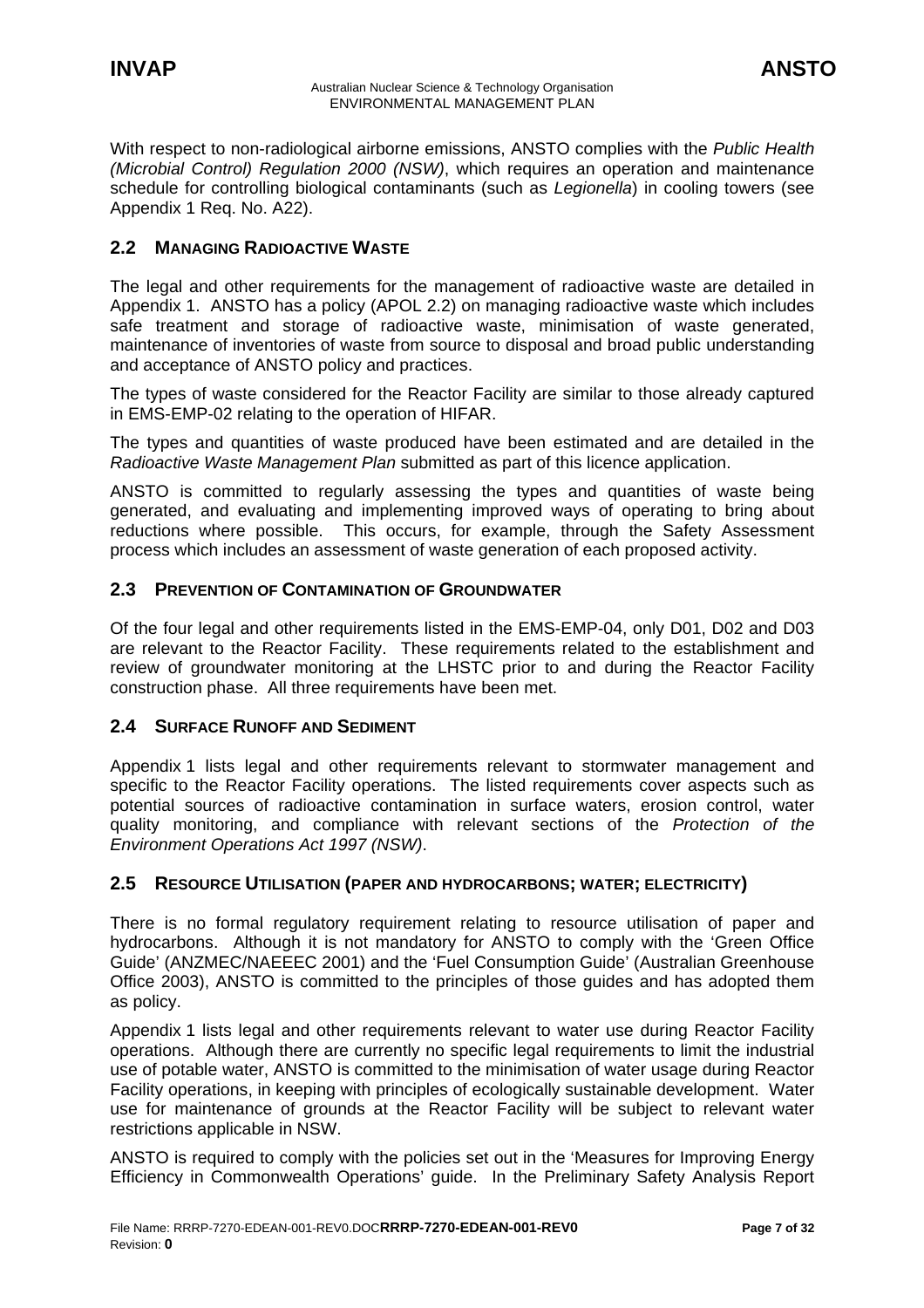<span id="page-7-0"></span>(ANSTO/INVAP 2003a), there is a commitment to minimise the energy requirements and consumption. This has been incorporated in the design of the Reactor Facility to reflect climate and through maximising usage of energy demand minimisation technologies. There is also a commitment to investigate the possibility of a 'green power' purchase agreement with Energy Australia for the operation of the Reactor Facility (listed in Appendix 1).

# **3 ENVIRONMENTAL ASPECTS AND IMPACTS**

Environmental aspects of existing ANSTO operations have been assessed and ranked for their significance during the ISO14001 process. To date, the Reactor Facility has been excluded from this process, as it is subject to its own Construction Environmental Management Plan. However, environmental considerations have been extensively incorporated in the design of the Reactor Facility to minimise environmental impacts such as airborne emission of Ar-41 and tritium, and to minimise handling of spent fuel.

As part of the ISO14001 process, the environmental aspects of operation of the Reactor Facility identified in this plan will be incorporated into the site-wide system prior to commencement of Stage B1 commissioning. A risk assessment process will be used to determine the significant environmental aspects (as defined by ISO14001) of the operational reactor, as was previously undertaken for HIFAR.

The following sections are based on information from the Environmental Impact Statement (EIS; PPK 1998, 1999), the Preliminary Safety Analysis Report (PSAR; ANSTO/INVAP 2003a) and the Safety Analysis Report (SAR; ANSTO 2004b). As required by ISO14001, these aspects will be regularly reviewed and revised as necessary in an ongoing process of continual improvement in environmental performance.

# **3.1 RADIOACTIVE AIRBORNE EMISSIONS**

As stated in the EIS (PPK 1998) and outlined in Chapter 14 of the PSAR (ANSTO/INVAP 2003a), the overall impact of radioactive airborne emissions from the Reactor Facility will be less than from the emissions from the current HIFAR. The major reduction will be in the production and emission of argon-41 (Ar-41), which was, for HIFAR, the single largest contributor to the radiological impact to the public (although this was very low, being less than 0.01 mSv/yr). Emissions of Ar-41 are expected to be only a small fraction of emissions from HIFAR, with a concomitant reduction in the airborne dose to members of the public (ANSTO/INVAP 2003a).

Limiting of tritium emissions was considered in the design of the Reactor Facility and under normal operation, emission of tritium will be greatly reduced from HIFAR levels, due to the presence of heavy water in the sealed system of the reflector vessel only (ANSTO/INVAP 2003a). During major maintenance of the Reflector Cooling and Purification System the potential for emission of tritium will be mitigated by facilities, procedures and practices to minimise emissions.

There has been no significant emission of I-131 from HIFAR and emissions from the Reactor Facility are expected to be of a similar minimal level.

Another environmental aspect relating to airborne emissions is the potential release in the event of a Beyond Design Basis Accident. The probability and severity of this release is considered in the EIS (PPK 1998), PSAR (ANSTO/INVAP 2003a) and SAR (ANSTO 2004b).

In summary, the Reactor Facility meets all the criteria for both the low probability of an accident and for the consequences in the unlikely event of an accident. The overall radiological impact of the Reactor Facility will be far smaller than HIFAR, due to the major reductions in Ar-41 and H-3 emissions.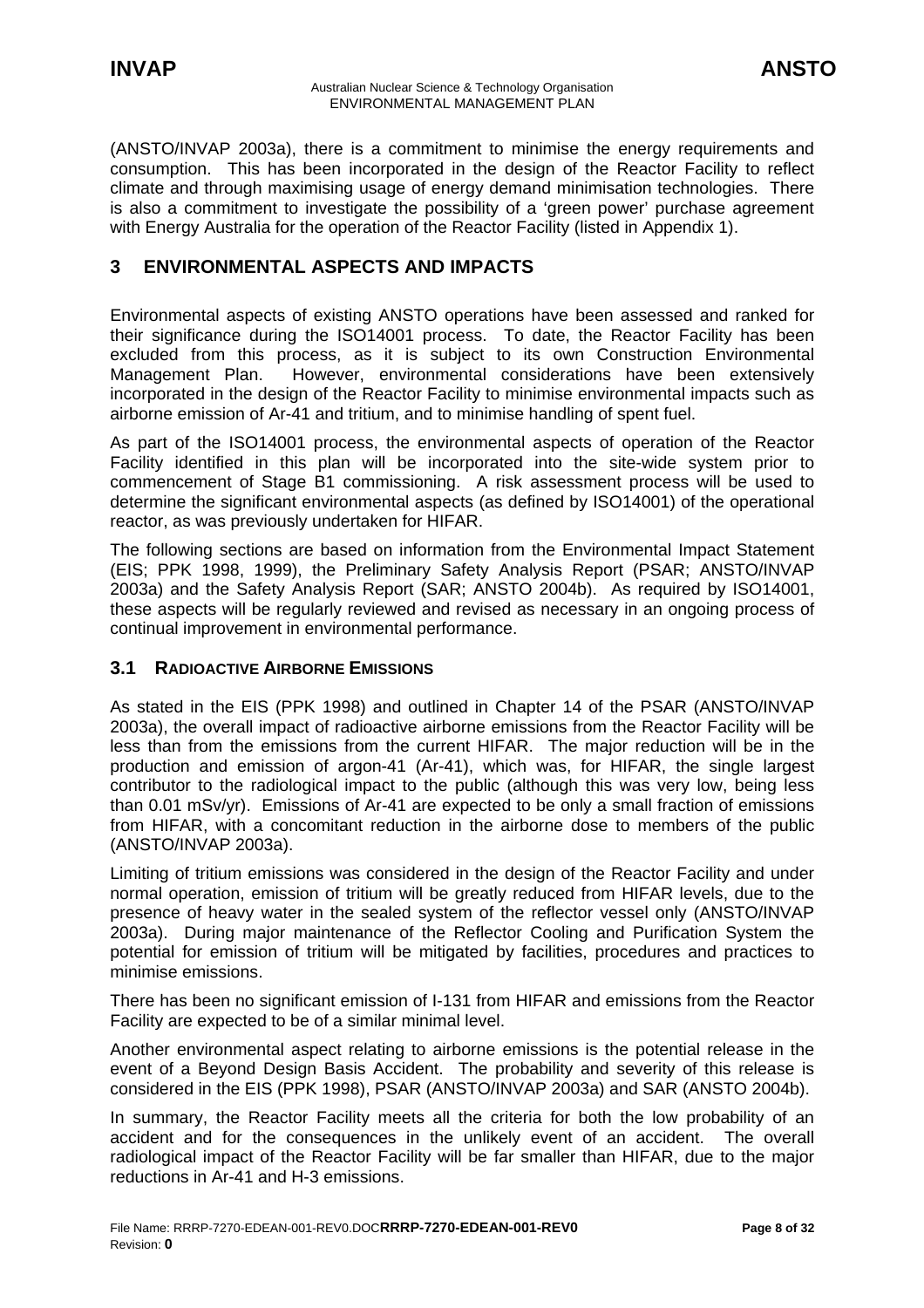# <span id="page-8-0"></span>**3.2 MANAGING RADIOACTIVE WASTE**

The types and quantities of waste produced from the commissioning and operation of the Reactor Facility have been estimated and are detailed in the Radioactive Waste Management Plan included in this application for a Facility Licence.

The types of waste considered by the Radioactive Waste Management Plan include:

- a) low and intermediate level solid wastes (such as spent ion exchange resins, used reactor components, filters, target cans, control rods, irradiation rigs and contaminated items);
- b) low and intermediate level liquid wastes (from sources such as the demineralised water plant, potentially active washbasin, shower and floor drain liquids, laboratory waste, etc); and
- c) gaseous wastes from different sources, including pools, coolant systems and experimental facilities.

The *Radioactive Waste Management Plan* submitted as part of this licence application details the strategy for handling, processing, storage and disposal of radioactive wastes. Controls on the generation, containment and avoidance of environmental releases are dealt with in the Procedures and Operating Instructions identified under the Reactor Facility QMS NR-P-01 for each identified process. Thus, Operating Procedures and Instructions are written to include ISO14001 issues and conform to the requirements for implementation of and integration into the ANSTO ISO14001-certified Environmental Management System.

### **3.3 PREVENTION OF CONTAMINATION OF GROUNDWATER**

Considerable background detail on the groundwater hydrology in relation to the geology and soil structure of the LHSTC (including the Reactor Facility site) is available in the PSAR Chapter 3 (ANSTO/INVAP 2003a).

Groundwater level and quality monitoring at the LHSTC was established in 2000 with the installation and development of a groundwater piezometer network, which includes the Reactor Facility site. Hoffman et al. (2003) summarises the information for LHSTC groundwater flow patterns, hydrogeochemistry, radioactivity and response to heavy rains. A detailed report bringing together the range of groundwater investigations at the LHSTC is in preparation (Parsons-Brinkerhoff/ANSTO 2004).

An Environmental Management Plan for 'Prevention of Contamination to Groundwater' (EMS-EMP-04) will be updated to incorporate material relevant to operation of the Reactor Facility.

Groundwater flow at the LHSTC is primarily dependent on topographic features. The characteristic response of the LHSTC groundwater to heavy rainfall is an immediate local rise in groundwater level, followed by a falling level as this water is redistributed into the aquifer within a few hours. Data from a borehole located near the head of a gully show a peak of flow, from the plateau to the gully, a few days after the rainfall event. The groundwater level returned to its original height after about 10 days (Hoffmann et al. 2003).

Groundwater quality at LHSTC is typical of a sandstone aquifer, ie somewhat acidic  $(pH = 3.88$  to 6.30) and with low Electrical Conductivity (EC = 300 to1000 microS/cm), reflecting its origin in local rainfall that is flowing slowly through the system (rate  $= 0.01$  to 4 m/yr), (Hoffmann et al. 2003).

Gross alpha and beta radioactivity in groundwaters were all below 0.3 Bq/L (Becquerels per litre) in September 2002, ie below current Australian Drinking Water Guideline screening levels (NHMRC/ARMCANZ 1996, updated 2001). Tritium activity in the LHSTC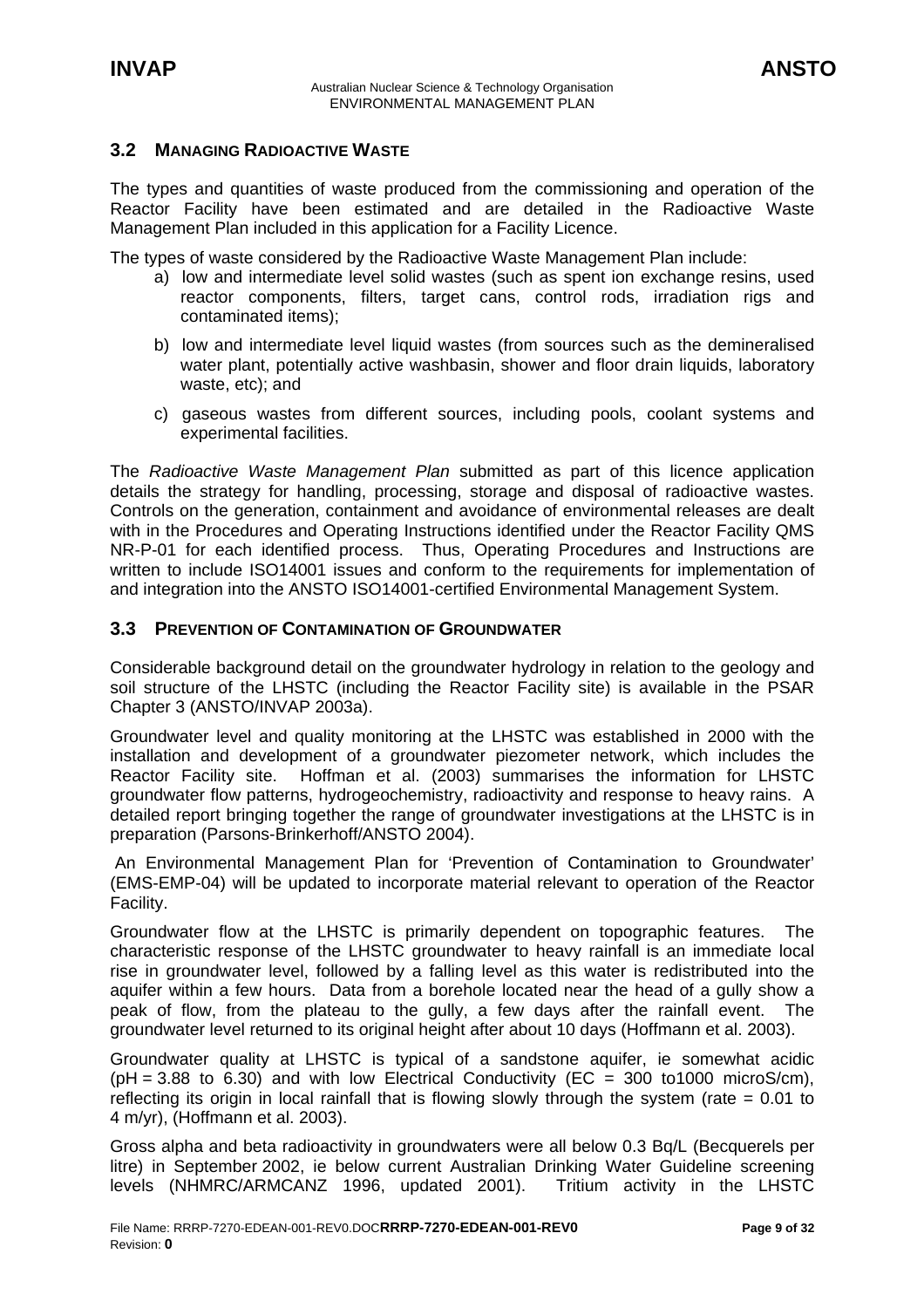<span id="page-9-0"></span>groundwaters ranged from 2.6 to 611 Bq/L (ie <10% of the specific tritium guide level for drinking water, given by the NHMRC and ARMCANZ in 1996). It is anticipated that radiological environmental aspects, such as the low levels of tritium occurring in groundwater at the LHSTC, will gradually reduce due to lower emissions from the Reactor Facility.

# **3.4 SURFACE RUNOFF AND SEDIMENT**

The LHSTC, including the Reactor Facility site at its western edge, is on a watershed between Bardens Creek and Melinga Molong Gully catchments. Surface waters flow either north via a tributary of Bardens Creek (which joins Mill Creek and flows to the Georges River) or south into Melinga Molong Gully and then into the Woronora River (ANSTO/INVAP 2003a, PSAR Chapter 3). The Reactor Facility site has a gently sloping central portion, with slopes increasing to ca 5% to the northeast, and ca 10% near the southwest corner. Surface elevations range from approximately 158m (AHD) within the central gently sloping part of the site, to approximately 151m (AHD) to the northeast and 153m (AHD) to the southwest (ANSTO/INVAP 2003b, Stormwater Control Plan).

The Environmental Management Plan for 'Surface Runoff and Sediment' (EMS-EMP–05) will be updated to incorporate material relevant to operation of the Reactor Facility.

Operation should not involve any environmental aspects other than those already recognised and managed for the rest of the LHSTC. Typically, stormwater flows can be associated with erosion and sediment movement as well as transfer of excess nutrients and seeds of exotic weeds into native bushland. These aspects may be temporarily exacerbated by burning (hazard reduction or bushfire), if this is soon followed by rain of sufficient intensity. The controls and procedures to address these issues are discussed in section 5.4.

Radiological environmental aspects, such as the low levels of tritium routinely found in surface runoff from the LHSTC (from <10 to 610 Bq/L, ie <10% of Australian Drinking Water Guidelines, NHMRC/ARMCANZ 1996; Hoffmann et al. 2003), are expected to be greatly reduced with the transition to exclusive operation of the Reactor Facility.

# **3.5 RESOURCE UTILISATION (PAPER AND HYDROCARBONS; WATER; ELECTRICITY)**

According to EMS-EMP-06 'Resource Utilisation (Paper and Hydrocarbons)', paper usage at ANSTO has been identified as a significant environmental aspect. Resource utilisation associated with the Reactor Facility will be subject to the minimisation objectives applicable across ANSTO. ANSTO is also committed to achieving the recommendations in the Australian 'Fuel Consumption Guide' (Australian Greenhouse Office 2003).

EMS-EMP-07 'Water Use' supports measures aimed at monitoring the use of potable water at ANSTO. Operation of the Reactor Facility will be accommodated by infrastructure and services currently existing at the LHSTC. Existing water supply, electrical supply and liquid effluent disposal systems meet the needs for operation. Water conservation design features were considered in the PSAR Table 14.5/1 'Environmental Management Issues Considered During Design' (ANSTO/INVAP 2003a), which summarised the objectives and design features incorporated for minimisation of water consumption.

EMS-EMP-08 'Electricity Use' supports measures aimed at controlling and monitoring electrical energy efficiency at the Reactor Facility, as a means of minimising costs of ANSTO's operations as well as reducing any additional contribution to green house gas emissions. The electrical energy usage at ANSTO will increase due to operation of the Reactor Facility; the associated neutron beamline equipment and buildings; as well as the redevelopment and expansion of radioisotope production facilities.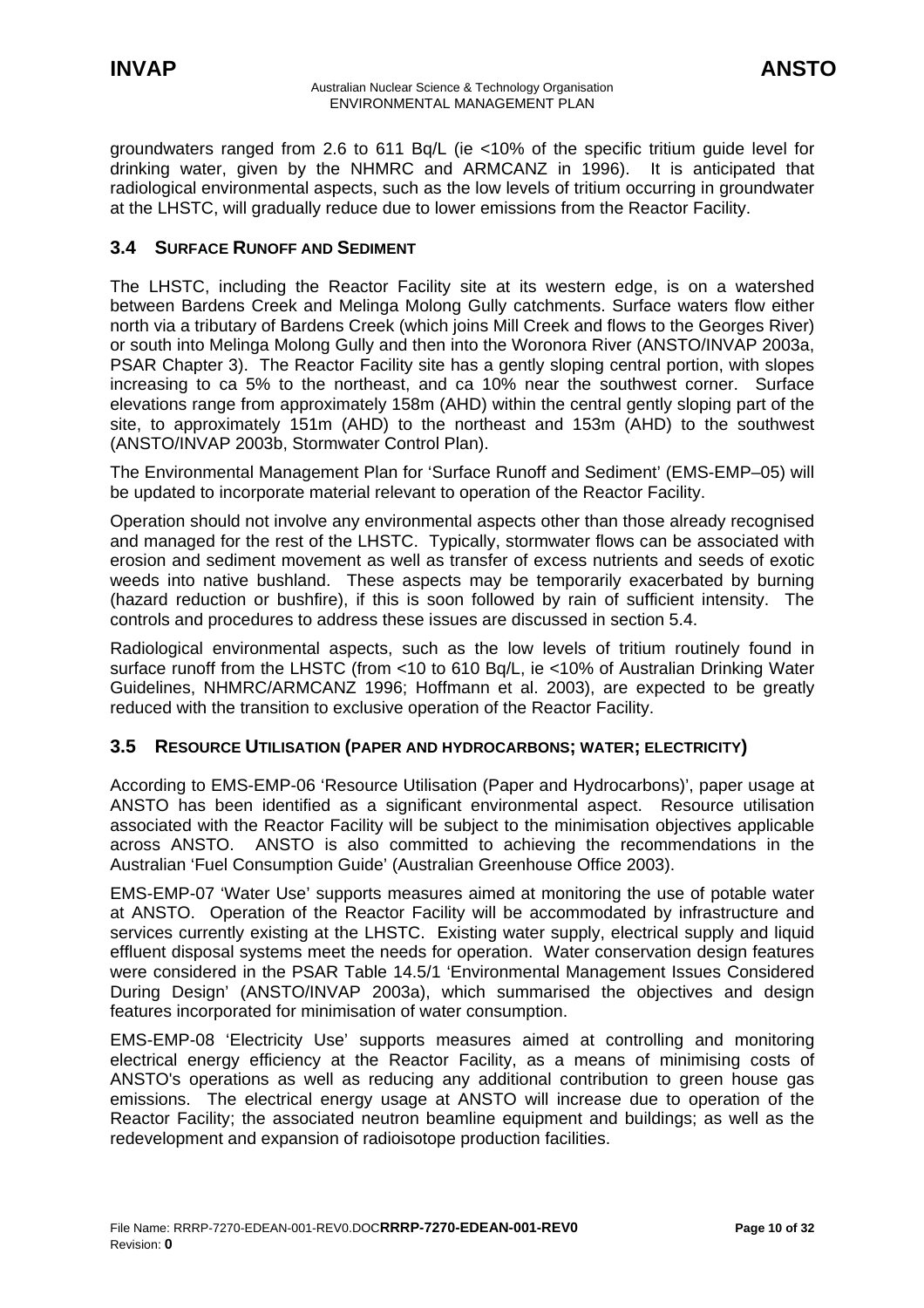# <span id="page-10-0"></span>**4 MANAGEMENT ARRANGEMENTS**

An ISO14001 coordinator within the reactor operating organisation will facilitate the incorporation of the Reactor Facility into the ANSTO EMS. The coordinator will ensure that the procedures and instructions of the Quality Management System comply with the requirements of the EMS.

# **4.1 RADIOACTIVE AIRBORNE EMISSIONS**

The major objective of the airborne emissions management system is to ensure that the radiation dose to the public and the environment in general is as low as reasonably achievable (ALARA) and below the relevant ANSTO ALARA dose objectives which are 0.02 mSv/yr from all activities (ANSTO 2001). The ALARA objective for research reactor operation is 0.01 mSv/yr. The design features of the Reactor Facility, i.e. pool-type reactor with closed reflector cooling circuit, decay tanks, hot water layer, etc with a containment isolation system and airborne activity monitoring system, facilitate achievement of the ALARA objective.

Substantial environmental improvements in airborne emissions will be achieved in operation of the reactor. The specific objectives and targets in the ANSTO Environmental Management Plan (ANSTO EME-EMP-01) listed below will be achieved and significantly lower emission targets for Ar-41 and H-3 emissions have been set. (Ref Para 8.1 of Radioactive Waste Management Plan, RRRP-7272-EDEAN-001-A. of Operating Licence Application Part B: Plans & Arrangements)

|   | Objective                                                                                                                                                                                                                        | Target                                                                                                                                 |
|---|----------------------------------------------------------------------------------------------------------------------------------------------------------------------------------------------------------------------------------|----------------------------------------------------------------------------------------------------------------------------------------|
|   | To ensure the assessed annual radiation dose Maintain the assessed annual dose at less<br>to a member of the public due to the airborne   than 0.02 mSv<br>radioactive discharges is as low as reasonably<br>achievable (ALARA). |                                                                                                                                        |
| 2 | To reduce the airborne release of argon-41<br>from reactor operations.                                                                                                                                                           | Reduce airborne emissions of argon-41 by<br>75% through the commissioning and sole<br>operation of the Replacement Research<br>Reactor |
|   | To reduce the airborne release of tritium from<br>reactor operations                                                                                                                                                             | Reduce airborne emissions of tritium by 75%<br>through the commissioning and sole operation<br>of the Replacement Research Reactor     |

### **Objectives and Targets**

A detailed comparison between airborne discharges from HIFAR vis-à-vis those predicted from the replacement Reactor Facility is provided below. It shows that for the major nuclides of concern, Argon-41 and Tritium, the reductions are approximately 97.4% and 99% respectively. The table shows that the total reduction for all nuclides is approximately 97.5%.

|         | Annual Stack Discharge Estimates - Comparison of Significant Nuclides with HIFAR |  |  |  |  |
|---------|----------------------------------------------------------------------------------|--|--|--|--|
| and EIS |                                                                                  |  |  |  |  |

|                 | <b>HIFAR</b> | <b>EIS</b> | <b>Reactor Facility</b> |
|-----------------|--------------|------------|-------------------------|
| $Ar^{41}$ [Tbq] | 164          | 82         | 4.2                     |
| Tritium [TBq]   | 4.32         | 4.32       | 0.037                   |
| $I131$ [Mbq]    | 14           | 14         | 10                      |
| $Sr^{90}$ [Mbq] | 2.03         | 2.03       | 1.5                     |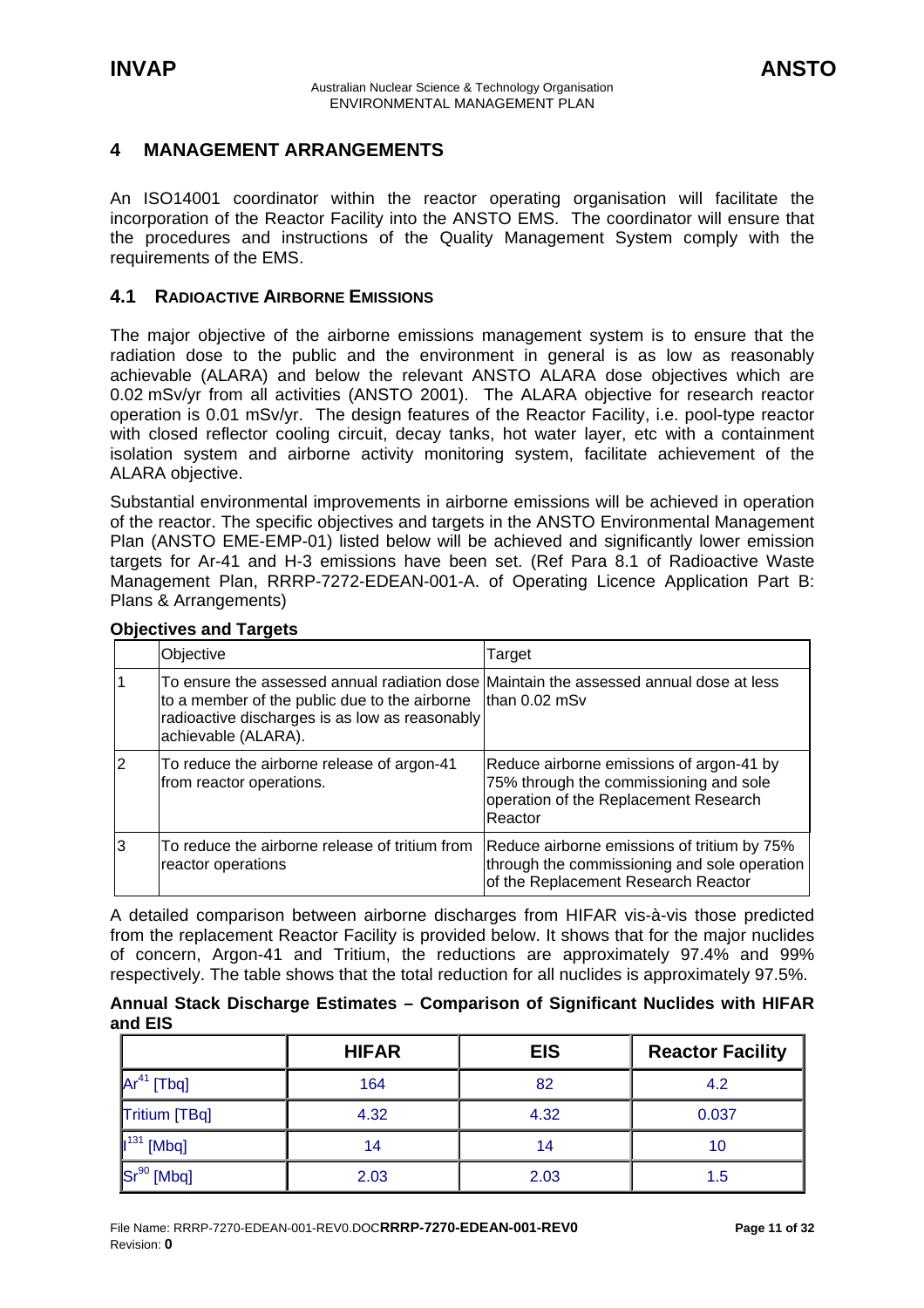# <span id="page-11-0"></span>**4.2 MANAGING RADIOACTIVE WASTE**

Currently, waste production figures are from best estimates from INVAP. Once the Reactor Facility is operating and processes are fully implemented, waste production and resource usage can be accurately assessed and targets established with a view to minimising the amount of waste produced and resources used.

### **4.3 PREVENTION OF CONTAMINATION OF GROUNDWATER**

The aim of the groundwater monitoring and management system is to ensure that any emissions are identified early by the monitoring program. This will assist in maintaining groundwater emissions at levels such that there will be no additional radiation dose to the public from groundwater discharge.

### **4.4 SURFACE RUNOFF AND SEDIMENT**

The objectives of surface water monitoring and management are to;

- a) monitor water quality (eg sediment/turbidity and nutrients) for as long as necessary to show that stormwater run off has stabilised (Requirement  $#$  C06: EA Condition No.4 – Operational Impacts (non-radiological)).
- b) ensure that the physical systems in place maintain stormwater flows at the current level (In requirement # C02: EIS Commitment on Geology, Soil Water, Chapter 8, as summarised in Chapter 18 Vol.3 Table 18.1 of PPK 1999).
- c) provide for on-site containment and treatment of any small accidental spills or releases of contaminated liquid (In requirement # C02: EIS Commitment on Geology, Soil Water, Chapter 8, as summarised in Chapter 18 Vol.3 Table 18.1 of PPK 1999).
- d) demonstrate that any releases of radioactive material are within the limits set by NSW EPA regulations (Requirement # C08: *Clean Waters Regulations 1972 (NSW)*, under the *Protection of the Environment Operations Act 1997 (NSW)*).

### **4.5 RESOURCE UTILISATION (PAPER AND HYDROCARBONS; WATER; ELECTRICITY)**

The management arrangements for resource utilisation will not be different for the Reactor Facility than for any other part of ANSTO.

EMS-EMP-06 'Resource Utilisation (Paper and Hydrocarbons)' gives the ANSTO-wide objective: to enhance the recycling of paper at ANSTO sites, thereby decreasing the net paper consumption per employee.

EMS-EMP-07 'Water Use' gives the ANSTO-wide objective: to develop a strategy to minimise the use of water, which will be facilitated by quantification of water usage across ANSTO facilities.

EMS-EMP-08 'Electricity Use' gives the ANSTO-wide objective: to develop a strategy to minimise the use of electricity. ANSTO's operations do not fall into an 'end-use-category' as defined in Table 1 of the 'Measures for Improving Energy Efficiency in Commonwealth Operations' guide for which energy targets have been set by the Commonwealth Government. However, ANSTO has put in place cost-effective monitoring, control and reporting strategies to increase the efficiency of electricity use in its operations.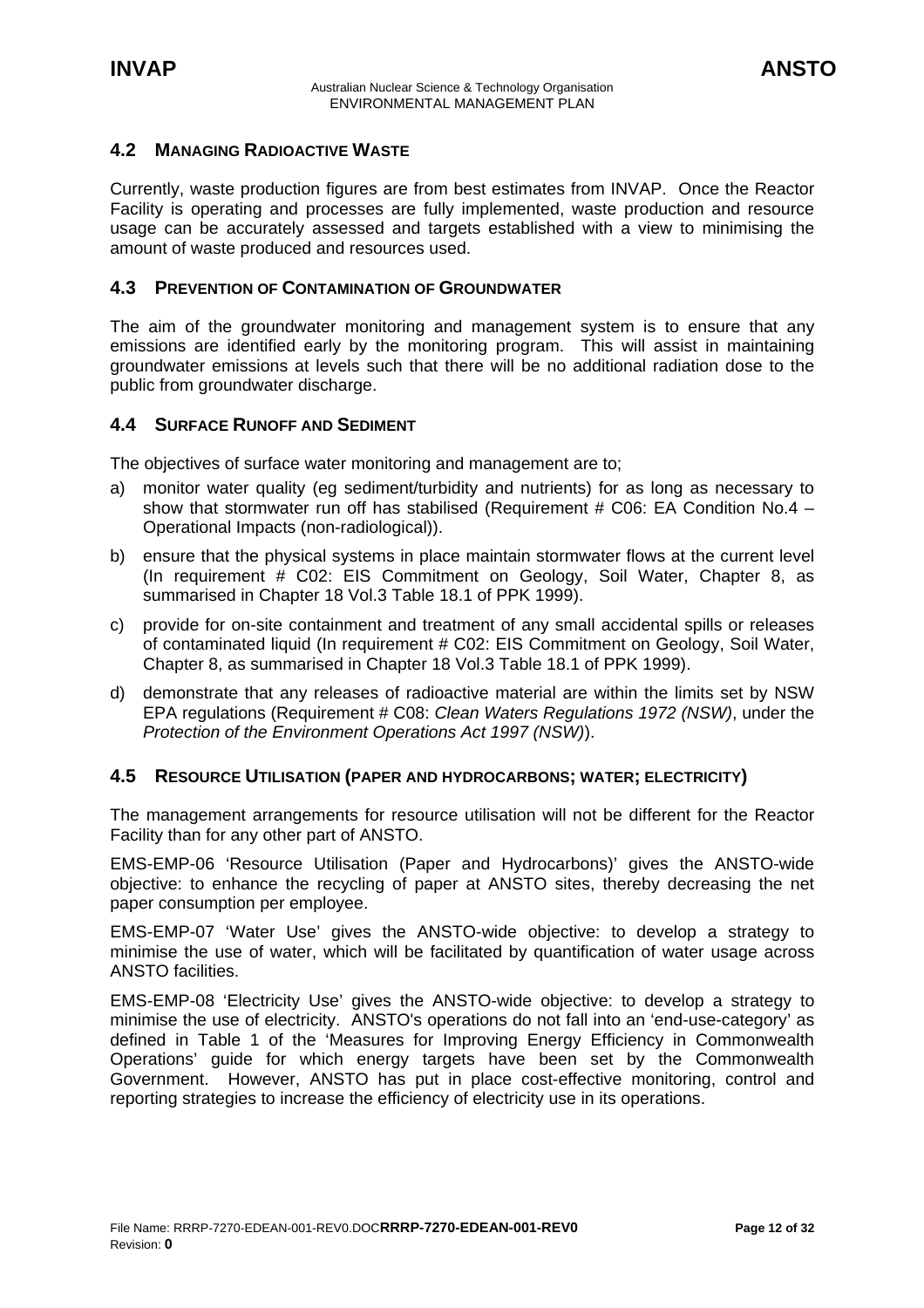# <span id="page-12-0"></span>**5 ENVIRONMENTAL MANAGEMENT CONTROLS AND PROCEDURES**

Section 14.5.3 of the PSAR (ANSTO/INVAP 2003a) notes that a wide range of commitments and approval conditions were derived from the environmental impact assessment process for the Reactor Facility. These commitments extended beyond the Reactor Facility and included other ANSTO activities and services. Accordingly, ANSTO has revised its EMS to reflect current best practice and has achieved certification to the ISO14001 Standard. As part of the next stage of this process, the environmental management aspects of the Reactor Facility addressed in this plan will be integrated into ANSTO's overall EMS.

The ongoing review of ANSTO's environmental systems within the EMS includes the identification and review of emission sources, evaluation of transport pathways by which material can potentially enter the environment, determination of the environmental impacts of activities, and the operation of reporting, information and feedback systems to ensure that environmental monitoring is used to improve environmental performance. This process occurs through the operation of key committees, including the ANSTO Health Safety and Environment Committee (AHSEC – see 7.3 below) and the Environmental Management Committee (EMC - see 7.4 below).

With respect to operation, provisions for protection of the environment have been made in the design of the Reactor Facility and through administrative controls invoked via the Quality Management System (QMS). The design of the reactor minimises radiation dose to personnel, public and the environment. Engineered Safety Features (ESFs) are also incorporated in the reactor design to prevent or mitigate the radiological consequences of any postulated accidents (see ANSTO 2004b, Chapter 7). The ESFs ensure:

- a) adequate heat removal from the core and rigs;
- b) the capability to shut down the reactor and maintain it in a safe shutdown condition; or
- c) containment within the reactor building of radioactive material resulting from abnormal events.

A detailed set of Emergency Response Procedures covers actions to be taken in the event of a major accident.

The Reactor Facility QMS identifies some eighteen procedure groups associated with processes required for operation and support. These form part of the plans and arrangements for operation and are detailed in ANSTO (2004b) Chapters 13 and 18.

Within the operations manuals, procedures and instructions, cautions and warnings provide guidance on correct procedures and preventative actions to minimise the environmental impact of the relevant system or process.

# **5.1 RADIOACTIVE AIRBORNE EMISSIONS**

The environmental management controls and procedures for airborne emissions from the Reactor Facility are integrated into the operating procedures. Monitoring of airborne releases has been incorporated into the Reactor Control and Monitoring System. Hence, any release of radionuclides above the control system set points will be immediately brought to the attention of the operators. Details of the systems have been provided in the SAR (ANSTO 2004b).

# **5.1.1 Microbial Emissions from cooling towers**

The cooling systems for the Reactor Facility are designed to allow control of biota in the water systems. The monitoring and chemical control of biological contaminants such as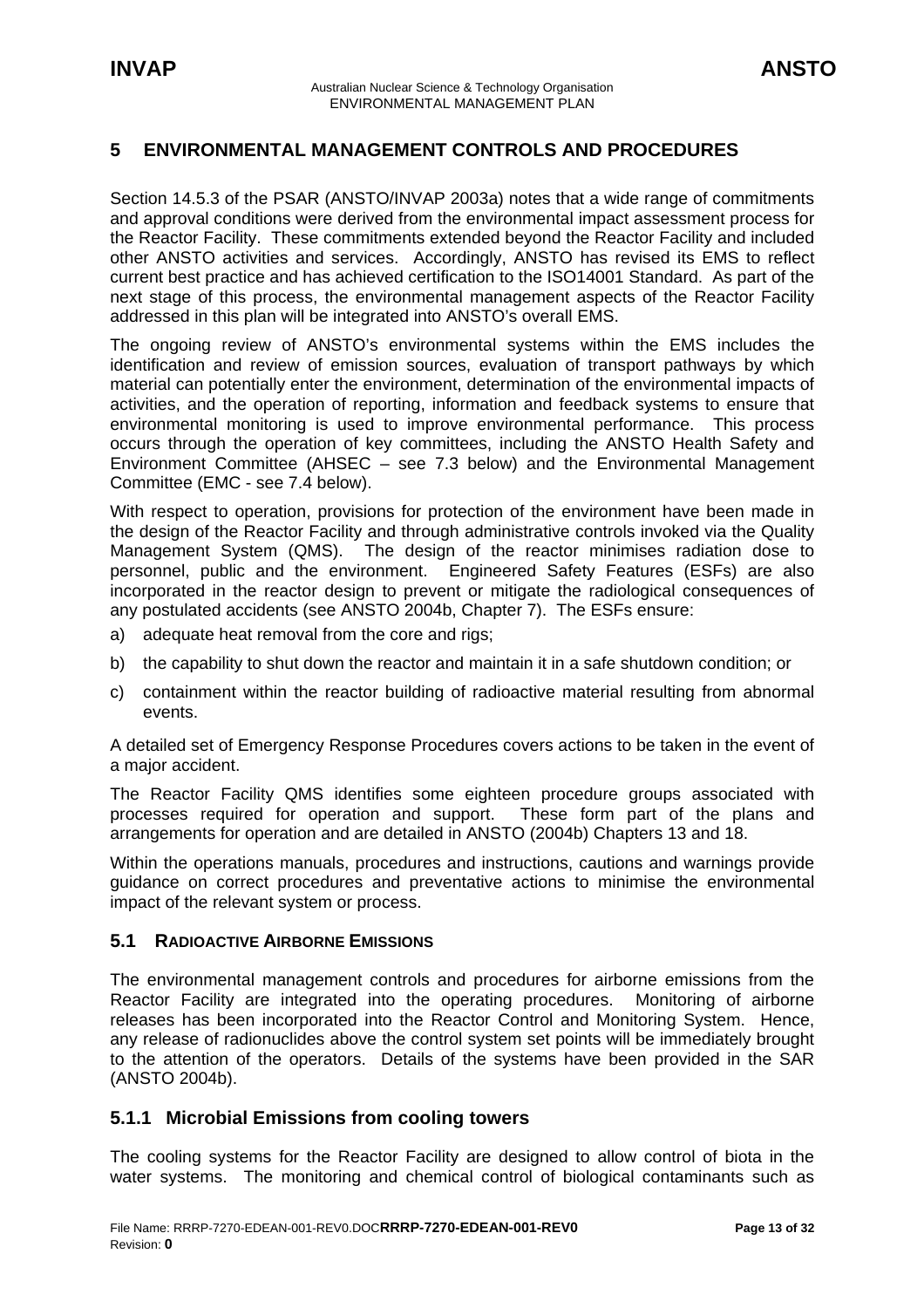<span id="page-13-0"></span>*Legionella* will be conducted as described in EMS-EMP-01 for radioactive airborne emissions.

# **5.2 MANAGING RADIOACTIVE WASTE**

The management of radioactive waste is addressed in the *Radioactive Waste Management Plan* submitted as part of this licence application. Solid and liquid wastes will be transferred to Waste Operations and Technology Development Section (WOTD) for treatment, storage and disposal in accordance with established procedures under ARPANSA Licence FO0044-4C.

# **5.3 PREVENTION OF CONTAMINATION OF GROUNDWATER**

The drainage system of the Reactor Facility is designed to collect groundwater from above Reference Level (RL) 152 (1 metre below the Reactor and Neutron Guide Hall floor level) and drain it into the stormwater drainage system (ANSTO/INVAP 2003a, PSAR Chapter 14).

As described in EMS-EMP-04, the LHSTC groundwater sampling plan and monitoring protocols were originally established by PPK (2000). This sampling has incorporated the Reactor Facility site since its inception. The monitoring programme is summarised in the annual Environmental and Effluent Report series, of which Hoffmann et al. (2003) is the most recently published. Monitoring currently comprises quarterly monitoring of standing water level and field chemistry parameters, ie pH, Electrical Conductivity (EC), Oxidation-Reduction Potential (ORP or Eh) and temperature. Annual monitoring includes analysis for major ions, tritium, gross alpha, beta, and gamma with specific radionuclides identified if sufficiently abundant for spectral analysis. A technical note (Malone 2004) describing the Environmental Management Controls and Procedures relevant to groundwater at the LHSTC and including those relevant to the Reactor Facility, is in preparation.

# **5.4 SURFACE RUNOFF AND SEDIMENT**

Stormwater management facilities built for the Reactor Facility construction phase will be integrated with other stormwater control for the LHSTC, with the aim of maintaining the general environmental quality of aquatic systems within the LHSTC buffer zone (ANSTO/INVAP 2003a, PSAR Chapter 3). EMS-EMP-05 details the current quality procedures and instructions and physical systems used to monitor and manage surface water flows at the LHSTC.

Incorporation of the Reactor Facility site into the LHSTC stormwater management system will involve upgrading the two sedimentation dams built in the buffer zone during the construction phase and construction of two on-site bunds (Humesceptre STC7) one of which will be upgraded to retain 2500 L of oil in the event of a major leakage in a transformer sited in the catchment. Temporary construction-phase stormwater drainage works will be upgraded to permanent drains in similar positions. Stormwater flowpaths will be assessed and drainage works upgraded as necessary along the planned transport route for nuclear material movement between the Reactor Facility and WOTD to ensure capture of any radioactive spillage.

Stormwater bunds provide temporary retention of stormwater/groundwater seepage, enabling containment and treatment of small accidental spills or releases of contaminated liquid. The bunds also act to reduce flow velocity and as sediment traps. The bunds provide convenient points for environmental monitoring at daily, weekly and monthly intervals, depending on the general radioactivity or specific radionuclides being quantified. Stormwater bunds are drained daily, or when necessary to maintain retention capacity. The bunds are allowed to discharge freely in rainy periods. Sediment accumulated in these bunds is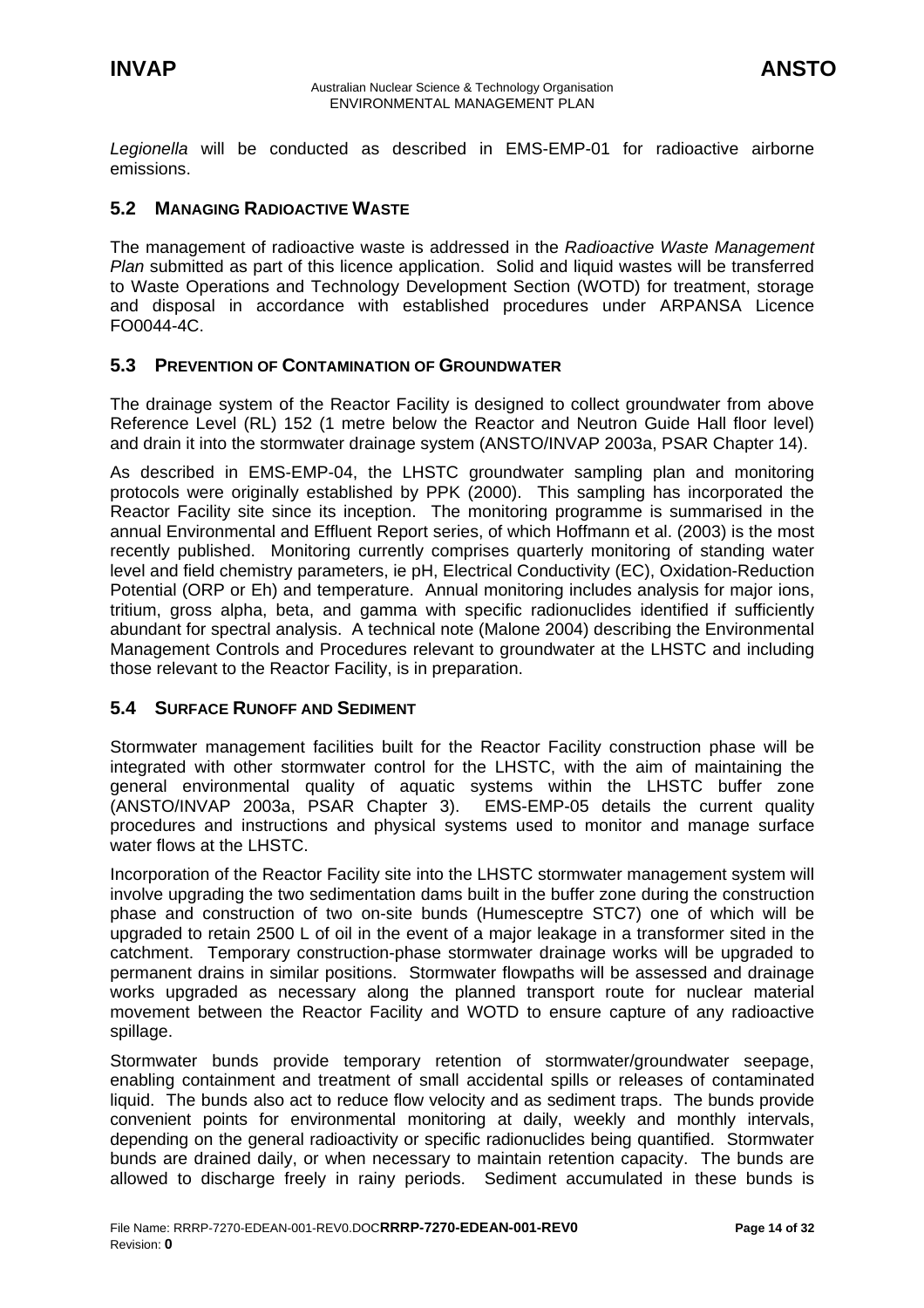<span id="page-14-0"></span>cleaned out annually or as necessary and the sediment characterised for radioactivity before disposal or storage.

### **5.5 RESOURCE UTILISATION (PAPER AND HYDROCARBONS; WATER; ELECTRICITY)**

EMS-EMP-06, 07 and 08 detail a series of initiatives that are being implemented at the LHSTC in respect of resource usage. The Quality Management System for operation of the Reactor Facility has been prepared with these initiatives in mind. The management controls and procedures are to:

- a) recycle cardboard and paper in accordance with the service protocols being developed as part of the Corporate Services quality accreditation to AS 9001:2000;
- b) procure recycled products, including potentially developing a catalogue of products that are manufactured in whole or in part with recycled components, and incorporating measures of performance;
- c) comply with the Fuel Consumption Guide's recommendation that 28% or more of the motor vehicle fleet has a fuel consumption of 10.7 litres per 100 kilometres travelled; and
- d) monitor trends in power and water usage throughout the LHSTC and monitor the effectiveness of energy saving strategies.

# **6 ENVIRONMENTAL MONITORING AND AUDITING SCHEDULE**

The report 'Environmental and Effluent Monitoring at ANSTO sites' is published annually. The most recent report (Hoffmann et al. 2003) ANSTO/E-752 for 2002-2003 summarises the Environmental Monitoring programme (see Table B), as well as the ARPANSA-required verification of monitoring data. This series has presented the results of ANSTO's environmental monitoring since the late 1950s, and has developed into the primary public reporting reference, incorporating data and interpretation of both source and environmental monitoring at the LHSTC and the NMC. It fulfils the ARPANSA licensing requirements for all of ANSTO's facilities.

Environmental monitoring of ANSTO sites is the subject of a quality procedure within ANSTO's AS/NZS ISO9001:2000 compliant Quality Management System, which incorporates the existing series of quality instructions. Auditing is scheduled according to ANSTO's Quality and Environmental Management systems. The internal auditing is in accordance with the requirements of the standard and with ANSTO *Internal Audit Process (AR-1004)*.

Some audits are required by a pre-determined audit schedule; others can be initiated by the EMC, AHSEC, senior management, or at the request of individual staff members if the circumstances warrant. The audit report is forwarded to the officer responsible for the process or other appropriate officer for comment on the findings in a 'Recommendation Report'. The audit report and Recommendation Report are considered by the EMC as part of the 'Continual Improvement component', and the views of the EMC are communicated to the appropriate officer to finalise the implementation of agreed recommendations. The audit outcomes are reported in the EMC minutes and are considered by the AHSEC if appropriate.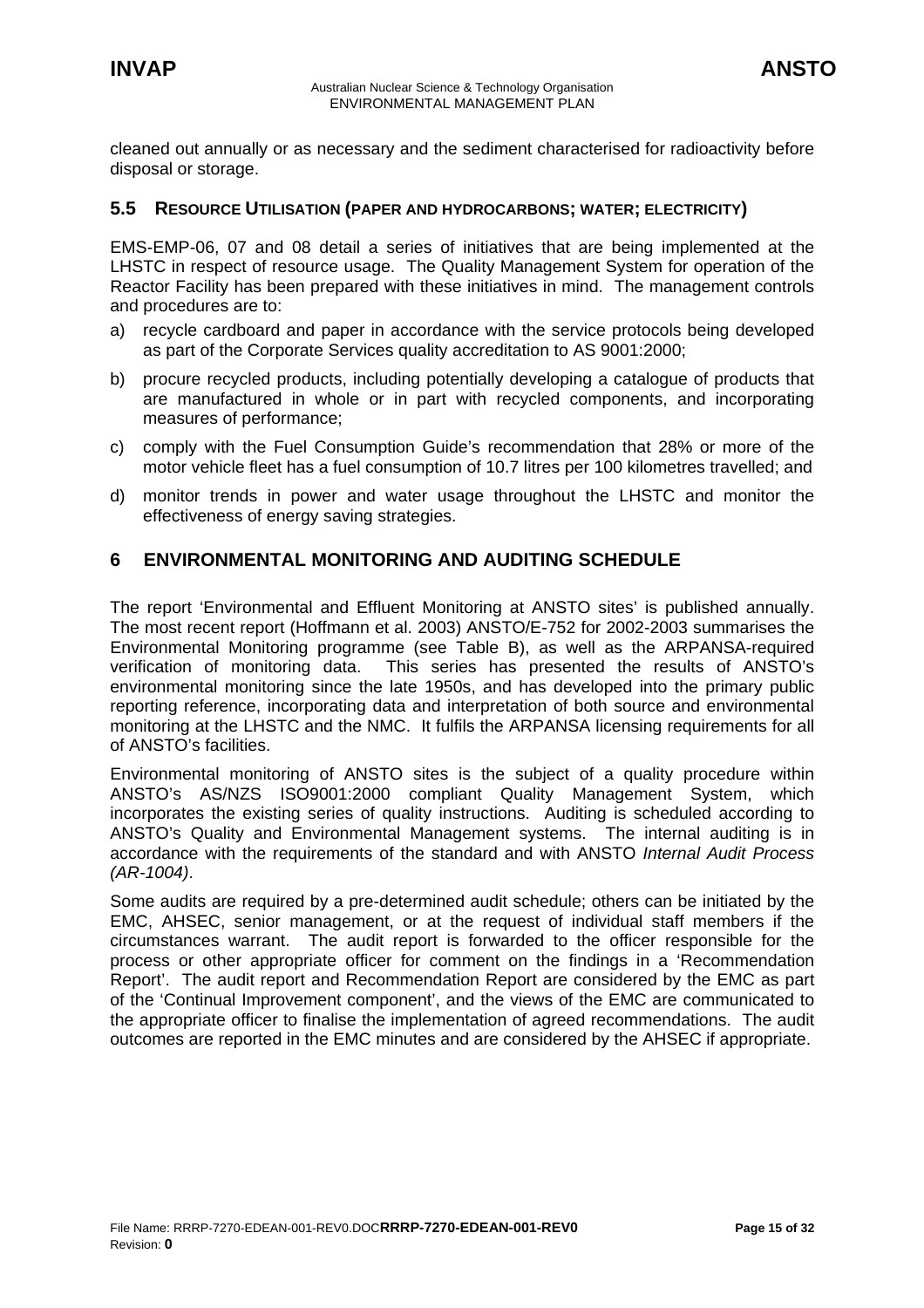# <span id="page-15-0"></span>**7 ORGANISATIONAL RESPONSIBILITIES FOR THE REACTOR FACILITY**

# **7.1 MANAGER, REACTOR OPERATIONS**

The Manager, Reactor Operations is the Facility Nominee for the Reactor Facility and has overall responsibility for safety. This includes ensuring effective implementation of the Environmental Management Plan and provision of sufficient resources to ensure its effectiveness at all times.

# **7.2 REACTOR FACILITY STAFF**

The line managers, group leaders and area supervisors are appointed to carry out tasks and procedures related to ANSTO's responsibility for environmental management.

All staff are required to take a proactive approach to environmental issues and undertake activities in an environmentally sound manner.

# **7.3 ANSTO HEALTH SAFETY AND ENVIRONMENT COMMITTEE (AHSEC)**

The principal role of the Committee is to review the conduct and outcomes of ANSTO's internal safety review process and the regular licensing reports submitted by divisions to ARPANSA in fulfilment of their reporting requirements. It also monitors the environmental performance of all activities on the LHSTC site and the NMC, and advises the Executive Director on the effectiveness of the overall safety and environmental arrangements. Its membership and Terms of Reference are set out in ANSTO Safety Directive 2.1.

# **7.4 ENVIRONMENTAL MANAGEMENT COMMITTEE**

The Environmental Monitoring Committee is a multi-divisional committee, with the primary role of coordinating the environmental monitoring associated with the Lucas Heights Science and Technology Centre. It advises AHSEC on issues associated with the environmental performance of ANSTO facilities and the implementation of relevant sections of ANSTO's Health, Safety and Environment Policy. Its membership and method of operation is set out in ANSTO Safety Directive 2.1.

# **8 MANAGEMENT REVIEW**

Higher level management review within ANSTO is undertaken according to the *Management Review Process (AR-1006).* Management review of the EMS system occurs within the hierarchical structure illustrated in the Figure below. Key committees include the EMC, SMC, and AHSEC.

An important trigger for management review is the outcome of the EMS internal audit process.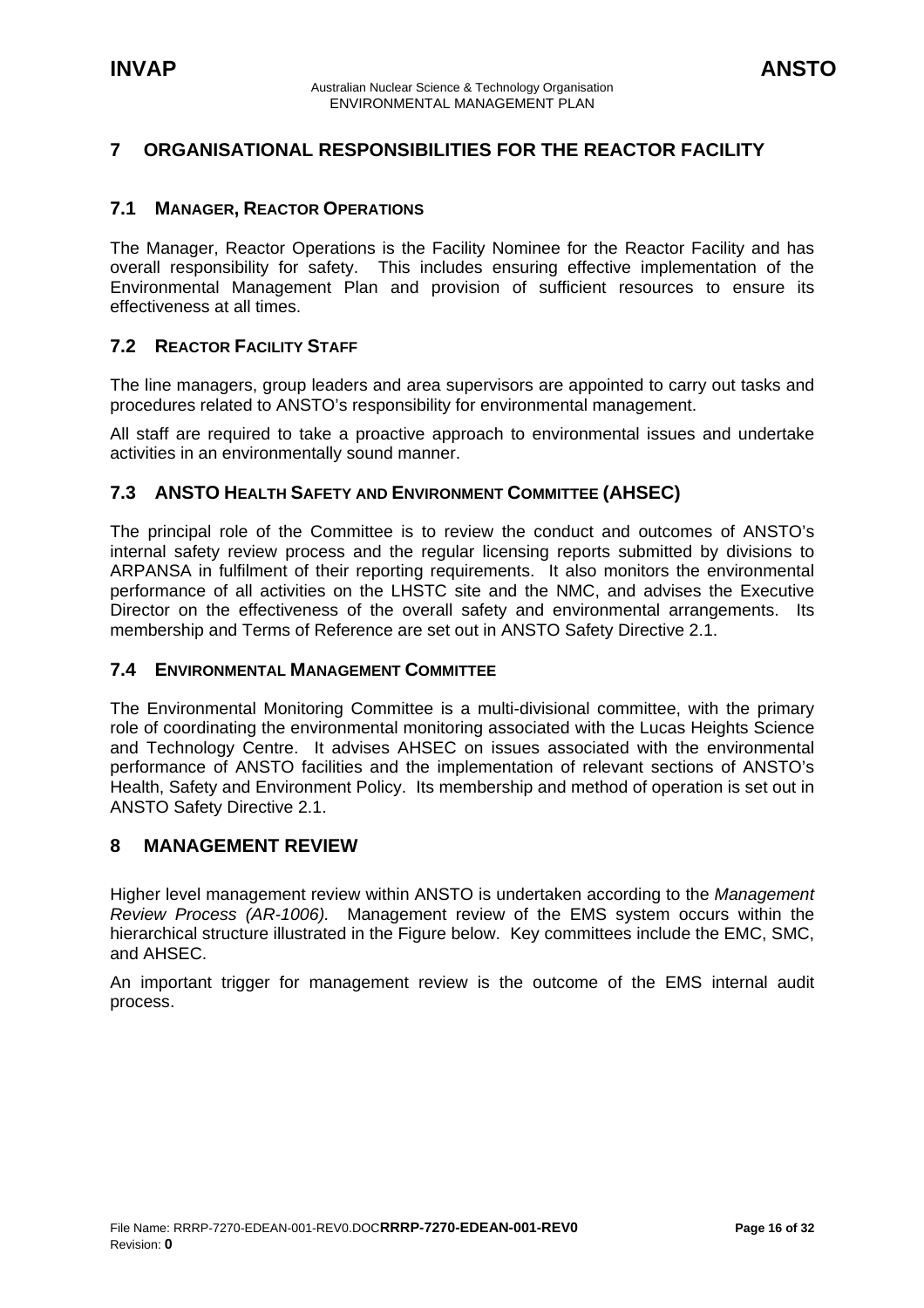<span id="page-16-0"></span>

# **9 REFERENCES**

ANSTO (2001). ANSTO Safety Directive 5.2 – ANSTO Policy on As Low As Reasonably Achievable. Safety Procedure P 2.1.01.05.02

ANSTO (2003). ANSTO Register of Environmental, Legal and other Requirements ([http://wedems-dev.ansto.gov.au/index.html\)](http://wedems-dev.ansto.gov.au/index.html)

ANSTO (2004a). EMS internal web-site ([http://ansto\\_ems.ansto.gov.au](http://ansto_ems.ansto.gov.au/))

ANSTO (2004b). Safety Assessment Report (SAR), ANSTO. In preparation

ANSTO/INVAP (2003a). Preliminary Safety Assessment Report (PSAR), ANSTO, RRRP-7220-2BEIN-002-REV1, January 2003

ANSTO/INVAP (2003b). Stormwater Control Plan, INVAP, RRRP-7044-EDEJH-001-C Revision C, February 2003

ANZMEC/ NAEEEC (2001). Green Office Guide. Australian and New Zealand Minerals and Energy Council and the National Appliance and Equipment Energy Efficiency Committee. Commonwealth of Australia. <http://www.energystar.gov.au/greenbook.html>

ARPANSA (2001a). Licence Conditions Handbook PART 2 Organisational Licence Conditions ARPANSA RB-STD-24-01 Revision 1. May 2001. ANSTO Handbook RB-STD-24- 01 Rev.1

ARPANSA (2001b). Airborne Radioactive Discharge Authorisation for ANSTO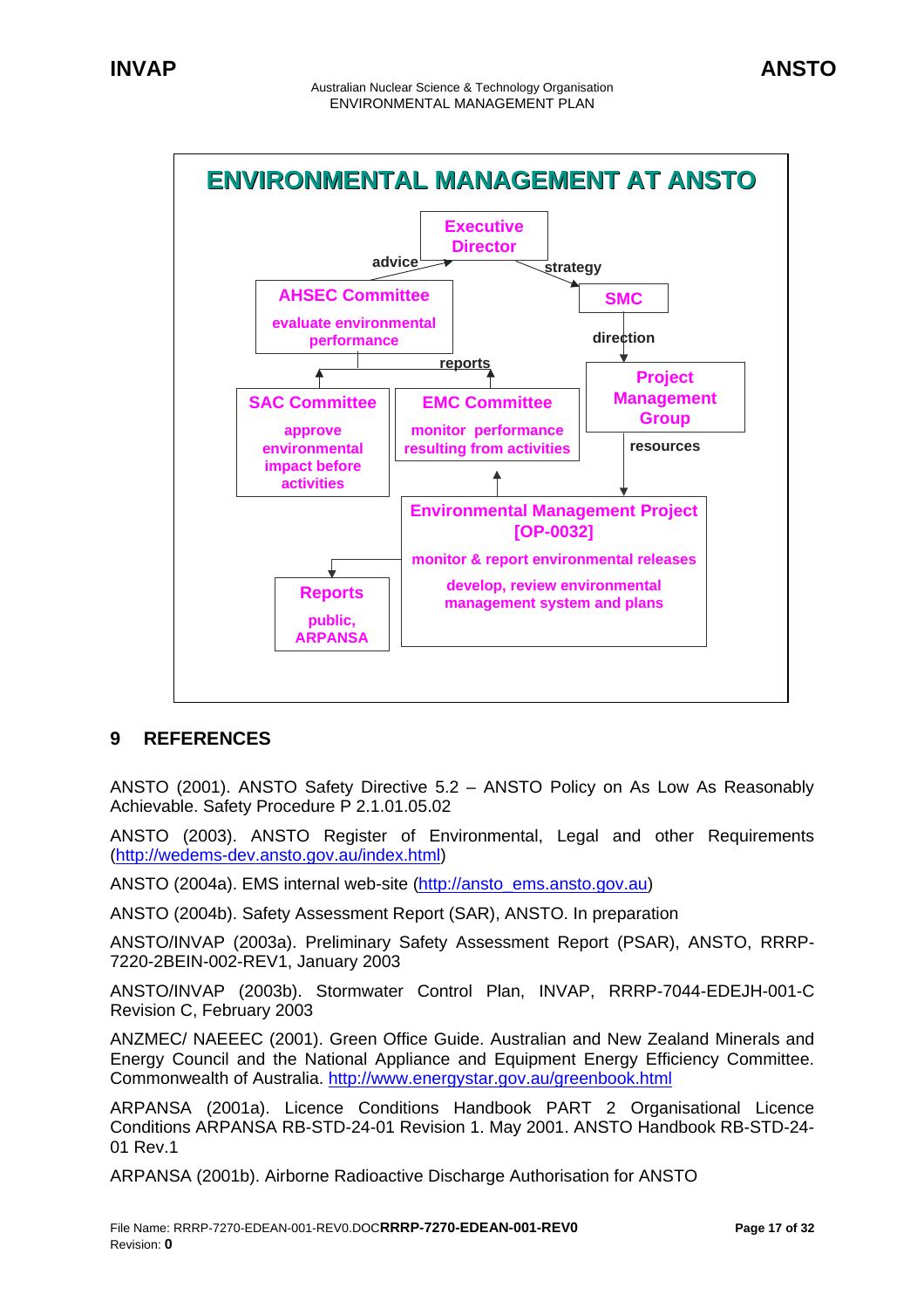Australian Greenhouse Office (2003). Fuel Consumption Guide

Environment Australia (1999). Environmental Assessment Report – Proposed Replacement Nuclear Research Reactor at Lucas Heights

Hoffmann E.L., Ferris J.M. and Markich, S.J. (2003). Environmental and effluent monitoring at ANSTO sites, 2002-2003. External Report, ANSTO/E-752. ANSTO, Sydney: 74 pp

INVAP/JHEDI (2003). Construction Environmental Management Plan, INVAP, RRRP-7082- EDEJH-001-H Revision H, November 2003

Malone G. (2004). A Report on Engineering Controls to Eliminate Emissions to Groundwater. In preparation

NHMRC/ARMCANZ (1996). Australian Drinking Water Guidelines. National Health and Medical Research Council and Agriculture and Resource Management Council of Australia and New Zealand. Australian Government Publishing Service, Canberra, updated 2001

Parsons-Brinkerhoff/ANSTO (2004). Consolidated Volume of Reports on Groundwater Investigations at the LHSTC to 30 June 03. In preparation

PPK (1998). Replacement nuclear research reactor - draft environmental impact statement

PPK (1999). Replacement nuclear research reactor - supplement to draft environmental impact statement

PPK (2000). A Report to ANSTO 57L057A / PR\_1419, Groundwater Sampling Plan and Monitoring Protocols – Lucas Heights Science and Technology Centre, July 2000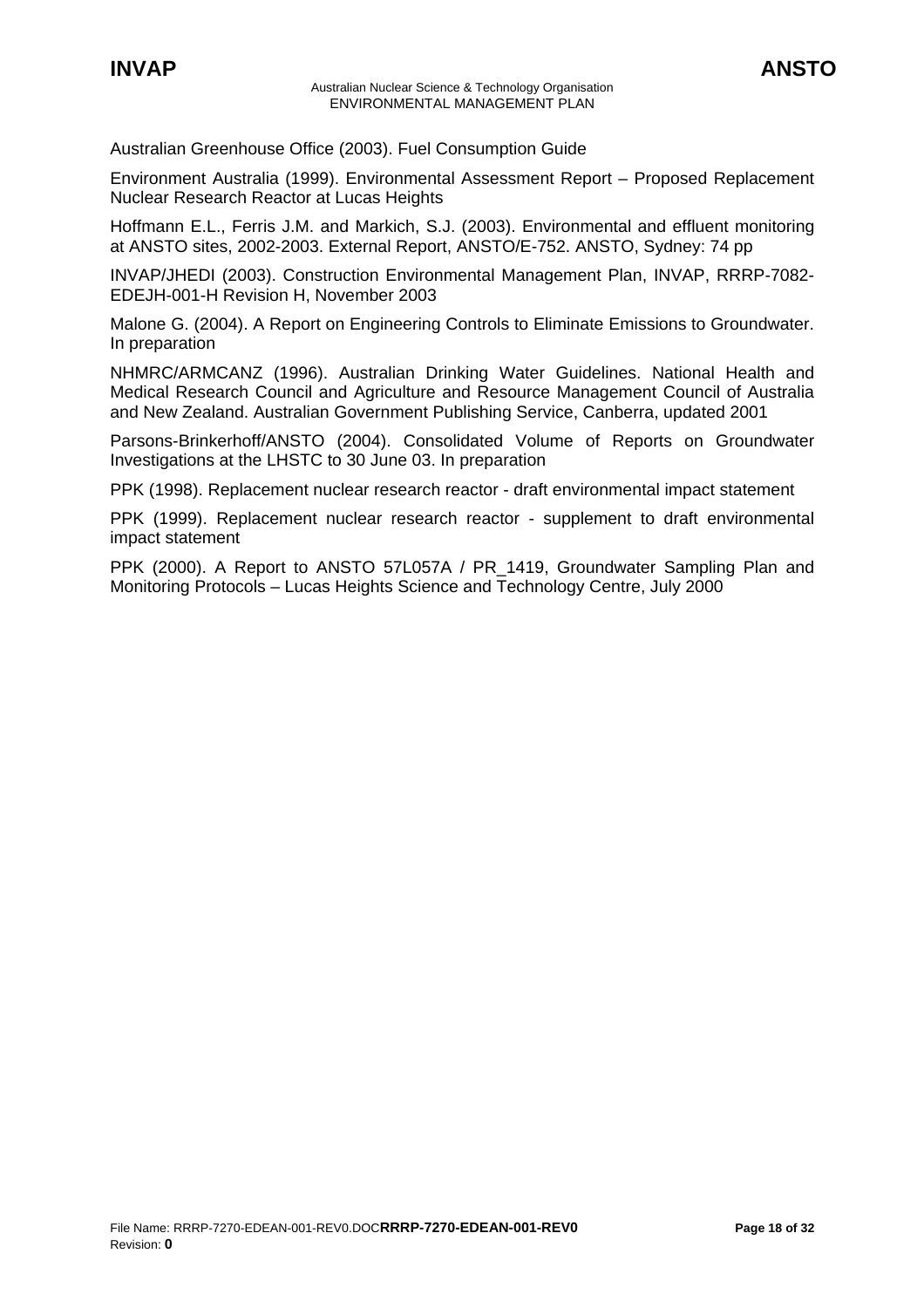# <span id="page-18-0"></span>**APPENDIX 1: OBLIGATIONS RELATING TO THE REACTOR FACILITY FROM THE REGISTER OF ANSTO ENVIRONMENTAL LEGAL AND OTHER REQUIREMENTS**

| Req.<br>No. | <b>Requirement</b>                                           | <b>Citation/Source</b>                                                                                               | <b>Conditions</b>                                                                                                                                                                                                                              |  |  |  |
|-------------|--------------------------------------------------------------|----------------------------------------------------------------------------------------------------------------------|------------------------------------------------------------------------------------------------------------------------------------------------------------------------------------------------------------------------------------------------|--|--|--|
|             | <b>2.1 Radioactive Airborne Emissions</b>                    |                                                                                                                      |                                                                                                                                                                                                                                                |  |  |  |
| A01         | Plan for<br>managing<br>airborne<br>radioactive<br>discharge | <b>ANSTO Handbook</b><br><b>RB-STD-24-01 Rev</b><br>Section 2.4<br>Authorisations<br>Applying to the<br>Organisation | The licence holder must develop, maintain and<br>implement a plan for managing airborne<br>radioactive discharges from the Lucas Heights<br>Science and Technology Centre and the<br>National Medical Cyclotron. The plan must<br>ensure that: |  |  |  |
|             |                                                              | 1. Plan for Managing<br>Airborne Radioactive<br><b>Discharges</b>                                                    | i) radiation doses due to airborne radioactive<br>discharges are as low as reasonably<br>achievable, below dose constraints agreed by<br>the CEO, having regard to economic and<br>social factors:                                             |  |  |  |
|             |                                                              |                                                                                                                      | ii) all airborne radioactive discharges are<br>appropriately characterised;                                                                                                                                                                    |  |  |  |
|             |                                                              |                                                                                                                      | iii) all pathways of exposure to real or<br>hypothetical critical groups of people or<br>individuals are identified and written<br>justification is provided for the choice of those<br>critical groups or individuals;                        |  |  |  |
|             |                                                              |                                                                                                                      | iv) written justification is provided for exclusion<br>from the monitoring regime of specific<br>radionuclides which may be discharged;                                                                                                        |  |  |  |
|             |                                                              |                                                                                                                      | v) documentation is provided demonstrating<br>how doses to persons on or near the site who<br>are not considered to be radiation workers are<br>taken into account;                                                                            |  |  |  |
|             |                                                              |                                                                                                                      | vi) airborne discharges are classified<br>according to the relative contributions of<br>radionuclides to radiation doses;                                                                                                                      |  |  |  |
|             |                                                              |                                                                                                                      | vii) continuous sampling of airborne<br>radioactive discharges is undertaken at the<br>points of release and measurement of the<br>samples subsequently conducted;                                                                             |  |  |  |
|             |                                                              |                                                                                                                      | viii) where releases are not continuously<br>sampled or measured, the conduct or dealing<br>is controlled to ensure compliance with this<br>discharge authorisation and written justification<br>of the controls is provided;                  |  |  |  |
|             |                                                              |                                                                                                                      | ix) airborne radioactive discharges are<br>recorded as weekly cumulative discharges;                                                                                                                                                           |  |  |  |
|             |                                                              |                                                                                                                      | x) radiation doses to critical groups and<br>individuals are assessed;                                                                                                                                                                         |  |  |  |
|             |                                                              |                                                                                                                      | xi) analyses of trends in discharges and                                                                                                                                                                                                       |  |  |  |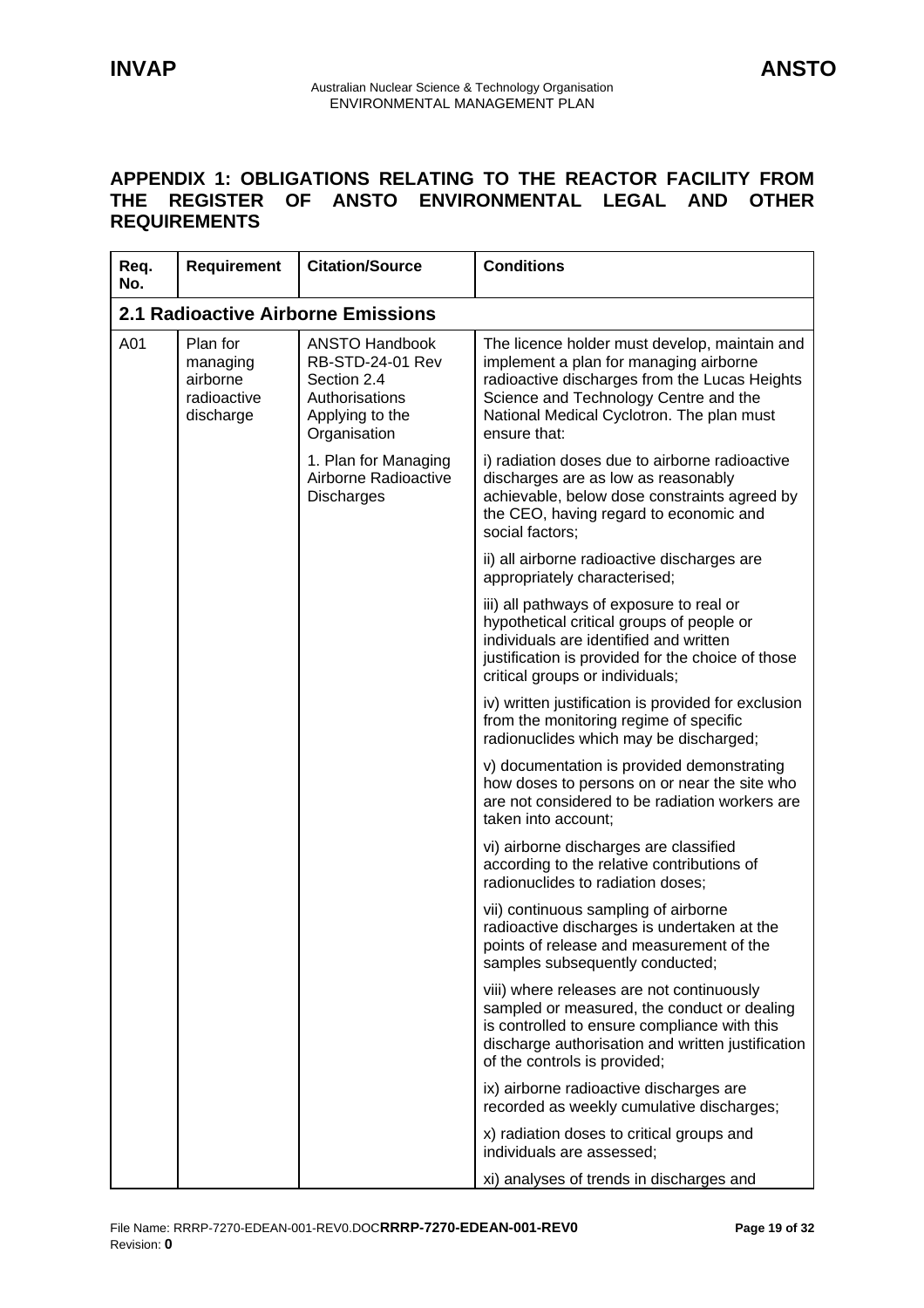| Req.<br>No. | <b>Requirement</b>                                                              | <b>Citation/Source</b>                                                                                                           | <b>Conditions</b>                                                                                                                                                                                                                                                                                                           |
|-------------|---------------------------------------------------------------------------------|----------------------------------------------------------------------------------------------------------------------------------|-----------------------------------------------------------------------------------------------------------------------------------------------------------------------------------------------------------------------------------------------------------------------------------------------------------------------------|
|             |                                                                                 |                                                                                                                                  | assessed doses and the examination of any<br>variances or excursions is undertaken;                                                                                                                                                                                                                                         |
|             |                                                                                 |                                                                                                                                  | xii) results of environmental monitoring to<br>confirm the effectiveness of the plan for<br>managing airborne radioactive discharges are<br>provided;                                                                                                                                                                       |
|             |                                                                                 |                                                                                                                                  | xiii) the plan for managing airborne radioactive<br>discharges must be put in place within a time<br>frame agreed with CEO.                                                                                                                                                                                                 |
| A02         | <b>Quality system</b>                                                           | <b>ANSTO Handbook</b><br>RB-STD-24-01 Rev.1                                                                                      | 2. Quality System                                                                                                                                                                                                                                                                                                           |
|             | requirement<br>for plan for<br>managing<br>airborne<br>radioactive<br>discharge | Section 2.4<br>Authorisations<br>Applying to the<br>Organisation                                                                 | The plan for managing airborne radioactive<br>discharges must be within a quality system,<br>and the elements of the plan must conform to<br>recognised standards agreed with the CEO.                                                                                                                                      |
| A03         |                                                                                 | 2. Quality System<br><b>ANSTO Handbook</b>                                                                                       |                                                                                                                                                                                                                                                                                                                             |
|             | Monitor weekly<br>cumulative                                                    | RB-STD-24-01 Rev.1                                                                                                               | 3. Monitoring<br>Airborne radioactive discharges must be                                                                                                                                                                                                                                                                    |
|             | airborne<br>emissions                                                           | Section 2.4<br>Authorisations<br>Applying to the<br>Organisation                                                                 | continuously sampled, and the activity of<br>weekly cumulative discharges determined.                                                                                                                                                                                                                                       |
|             |                                                                                 | 3. Monitoring                                                                                                                    |                                                                                                                                                                                                                                                                                                                             |
| A04         | Dose model<br>for airborne<br>emissions                                         | <b>ANSTO Handbook</b><br>RB-STD-24-01 Rev 1<br>Section 2.4<br>Authorisations<br>Applying to the<br>Organisation<br>4. Dose Model | 4. Dose Model<br>The assessed radiation dose to a member of<br>the public must be calculated using a validated<br>model acceptable to the CEO. Computer<br>codes and assumptions should use measured<br>and realistic data where available, otherwise<br>conservative data should be agreed with the<br>CEO and used.       |
| A05         | Optimisation to                                                                 | <b>ANSTO Handbook</b>                                                                                                            | 5. Exceeding the Objectives                                                                                                                                                                                                                                                                                                 |
|             | achieve<br>ALARA if<br>exceed 0.02<br>microSievert to<br>public                 | RB-STD-24-01 Rev1<br>Section 2.4<br>Authorisations<br>Applying to the<br>Organisation<br>5. Exceeding the<br>Objectives          | a) If the assessed annual radiation dose to a<br>member of the public due to the airborne<br>radioactive discharges exceeds the ALARA<br>dose objective of 20 microSievert per year<br>authorised in section 3 above, the Licence<br>Holder must perform an optimisation study to<br>the satisfaction of the CEO.           |
|             |                                                                                 |                                                                                                                                  | b) The optimisation study must demonstrate<br>that the following are as low as reasonably<br>achievable after taking into account economic<br>and social factors: (a) the magnitude of the<br>individual doses; (b) the number of people who<br>are exposed; and (c) the likelihood of incurring<br>exposures to radiation. |
|             |                                                                                 |                                                                                                                                  | c) The optimisation study must be reported to<br>the CEO.                                                                                                                                                                                                                                                                   |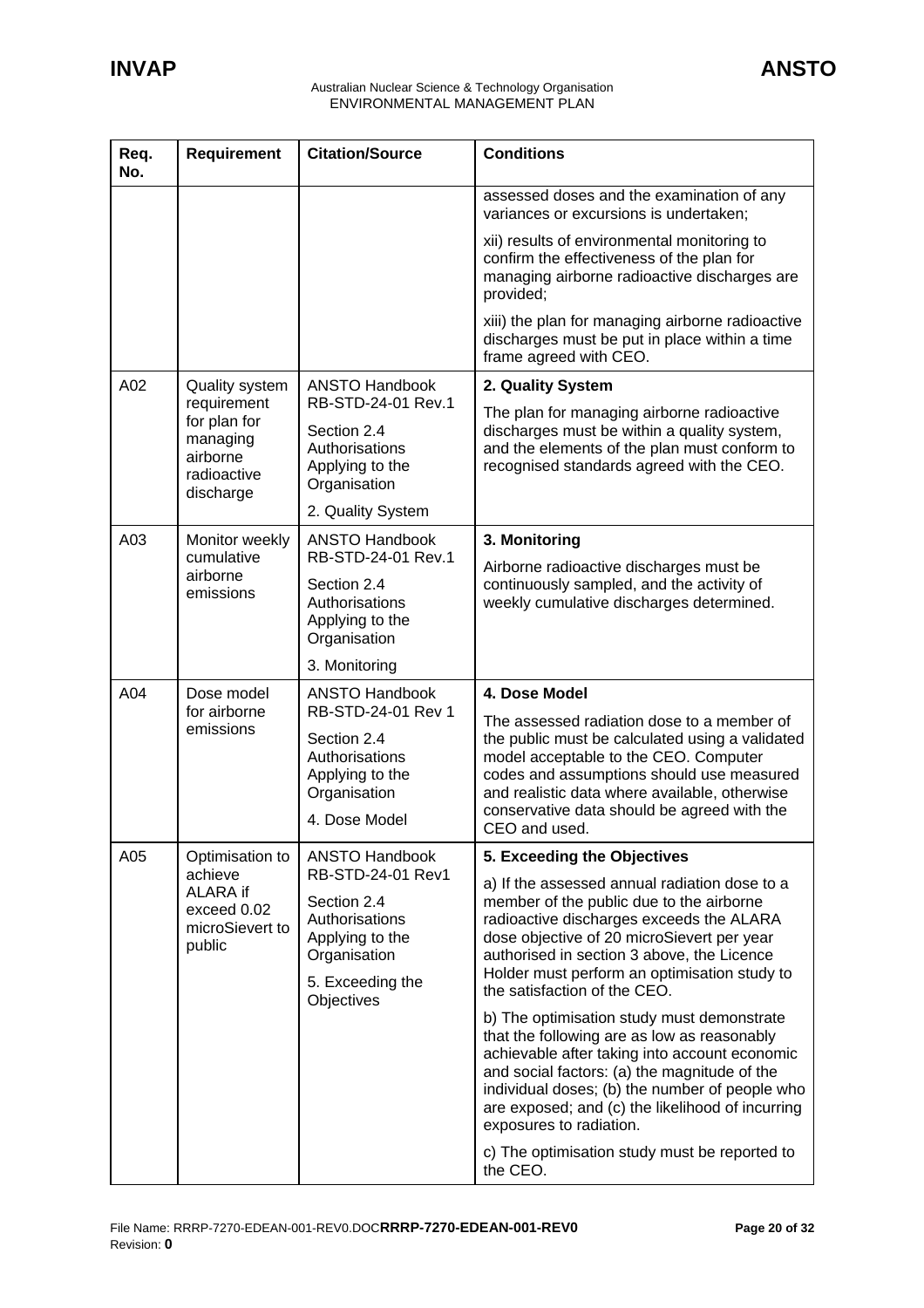| Req.<br>No. | <b>Requirement</b>                                                                         | <b>Citation/Source</b>                                                                                                                                              | <b>Conditions</b>                                                                                                                                                                                                                                                                                                                                                                                                                                                                                                                                                          |
|-------------|--------------------------------------------------------------------------------------------|---------------------------------------------------------------------------------------------------------------------------------------------------------------------|----------------------------------------------------------------------------------------------------------------------------------------------------------------------------------------------------------------------------------------------------------------------------------------------------------------------------------------------------------------------------------------------------------------------------------------------------------------------------------------------------------------------------------------------------------------------------|
| A06         | Investigation<br>required if<br>airborne<br>emission<br>notification<br>level exceeded     | <b>ANSTO Handbook</b><br><b>RB-STD-24-01 Rev</b><br>Section 2.4<br>Authorisations<br>Applying to the<br>Organisation<br>6. Exceeding a<br><b>Notification Level</b> | 6. Exceeding a Notification Level<br>a) If a four-weekly, quarterly or annual<br>notification level is exceeded for one or more<br>radionuclides, an investigation must be made<br>to determine the cause of the increased<br>discharge and appropriate actions must be<br>taken to limit the release to below the<br>notification level, as soon as practicable.<br>b) If any periodic notification level is exceeded<br>by a factor of five, action must be taken<br>immediately to limit further release to below<br>the notification level and to return conditions to |
| A07         | <b>Notify</b><br><b>ARPANSA</b><br>CEO if<br>airborne<br>emission<br>Notification<br>Level | <b>ANSTO Handbook</b><br><b>RB-STD-24-01 Rev</b><br>1Section 2.4<br>Authorisations<br>Applying to the<br>Organisation                                               | normal.<br>7. Notifying the CEO of an Exceedance<br>a) The CEO must be notified of the release,<br>cause of release and of the actions taken to<br>limit the release within seven days of the<br>detection of a notification level being<br>exceeded.                                                                                                                                                                                                                                                                                                                      |
|             | exceeded                                                                                   | 7. Notifying the CEO of<br>an Exceedance                                                                                                                            | b) If a notification level is exceeded by a factor<br>of five, the CEO must be notified of the release<br>and of the actions taken to limit the release<br>within twenty four hours of the detection of the<br>release, or on the next working day.                                                                                                                                                                                                                                                                                                                        |
| A08         | Record<br>keeping for<br>Airborne<br>emissions on<br>official ANSTO<br>files               | <b>ANSTO Handbook</b><br><b>RB-STD-24-01 Rev</b><br>1Section 2.4<br>Authorisations<br>Applying to the<br>Organisation<br>8. Record Keeping                          | 8. Record Keeping<br>Records of the airborne discharges must kept<br>as detailed in the plans and arrangements<br>required in section 4.1, to the satisfaction of<br>the CEO. Records of airborne radioactive<br>discharges must be maintained by the licence<br>holder for 10 years and annual reports that<br>contain the summarised airborne radioactive<br>discharges and assessed radiation doses for<br>at least 70 years. The records are to be<br>retained and available in a form that can be<br>readily audited by the CEO.                                      |
| A10         | Regular review<br>of the plan for<br>managing<br>airborne<br>radioactive<br>discharge      | <b>ANSTO Handbook</b><br>RB-STD-24-01 Rev 1<br>Section 2.4<br>Authorisations<br>Applying to the<br>Organisation<br>10. Continuous<br>Improvement                    | 10. Continuous Improvement<br>a) The licence holder must ensure appropriate<br>arrangements to maintain awareness of<br>knowledge of current and emerging emission<br>reducing technology for airborne radioactive<br>discharges.<br>b) The licence holder must periodically review<br>the plan for managing airborne radioactive<br>discharges so that any improvements in<br>emission reducing technology,<br>rationale or changes in conducts and dealings<br>can be assessed in line with improving<br>environmental performance, to the satisfaction                  |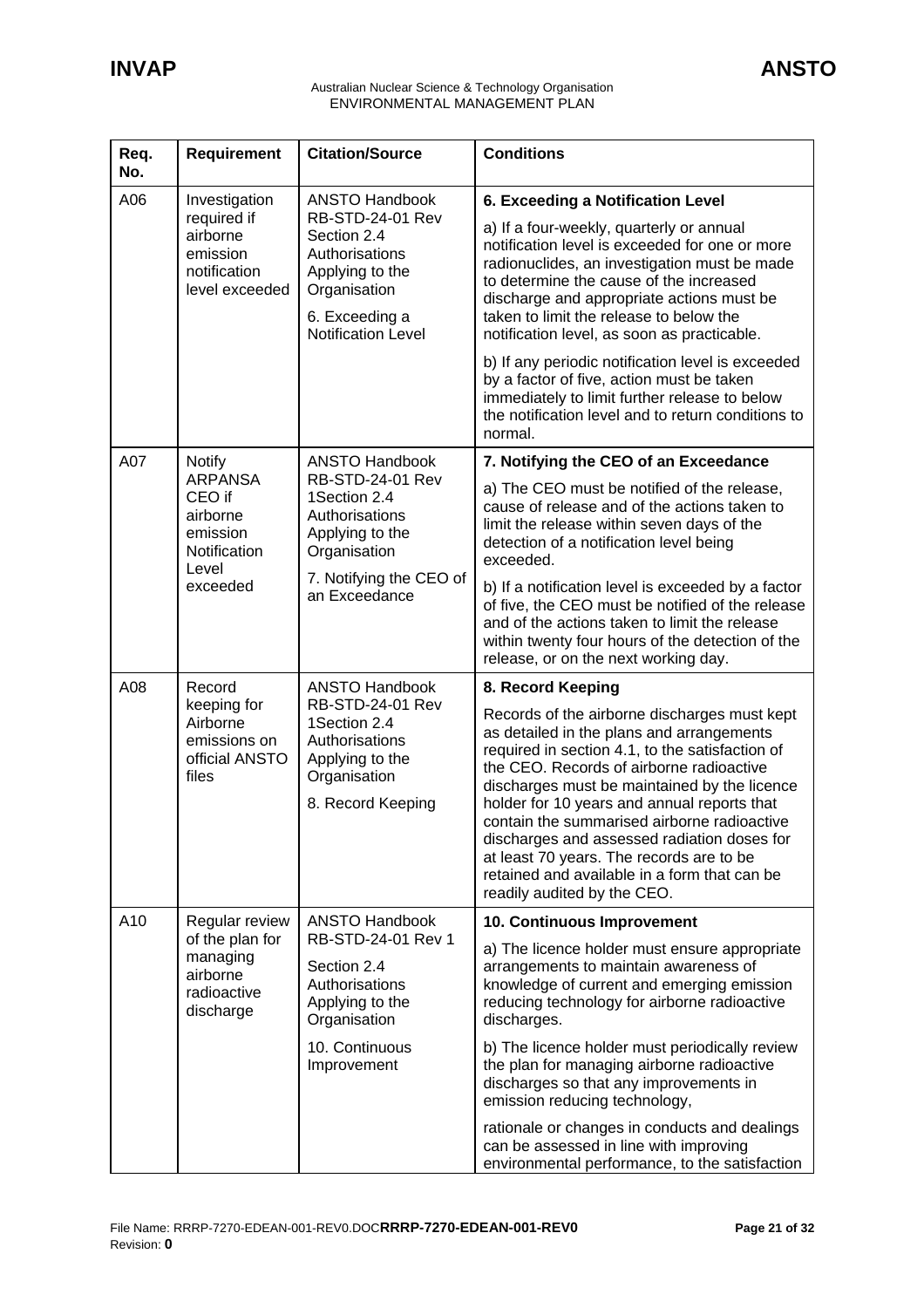| Req.<br>No. | <b>Requirement</b>                                                                             | <b>Citation/Source</b>                                                                                                     | <b>Conditions</b>                                                                                                                                                                                                                                                                               |
|-------------|------------------------------------------------------------------------------------------------|----------------------------------------------------------------------------------------------------------------------------|-------------------------------------------------------------------------------------------------------------------------------------------------------------------------------------------------------------------------------------------------------------------------------------------------|
|             |                                                                                                |                                                                                                                            | of the CEO.                                                                                                                                                                                                                                                                                     |
| A11         | Regular review                                                                                 | <b>ANSTO Handbook</b>                                                                                                      | 11. Review of Discharge Requirements                                                                                                                                                                                                                                                            |
|             | of the airborne<br>radioactive<br>discharge<br>requirements                                    | RB-STD-24-01 Rev 1<br>Section 2.4<br>Authorisations<br>Applying to the<br>Organisation<br>11. Review of                    | The licence holder must keep under review<br>any changes to the environment, operational<br>conditions, critical group or anything which<br>impacts upon the quantity of discharges of<br>radioactive material, or assessed doses, and<br>report such changes to the CEO.                       |
|             |                                                                                                | Discharge<br>Requirements                                                                                                  |                                                                                                                                                                                                                                                                                                 |
| A12         | Report<br>airborne                                                                             | <b>ANSTO Handbook</b><br>RB-STD-24-01 Rev 1                                                                                | 12. Reporting to the CEO                                                                                                                                                                                                                                                                        |
|             | emissions to<br>ARPANSA on<br>4 weekly,<br>quarterly and<br>annual basis                       | Section 2.4<br>Authorisations<br>Applying to the<br>Organisation                                                           | a) The licence holder must report the<br>cumulative airborne radioactive discharges to<br>the CEO four weekly, quarterly and annually<br>as radioactivity discharged and percentages of<br>notification levels.                                                                                 |
|             |                                                                                                | 12. Reporting to the<br>CEO                                                                                                | b) The quarterly and annual reports must<br>include a summary of discharges, estimates of<br>radiation doses, analysis of trends, and review<br>of variances and excursions to determine the<br>causes.                                                                                         |
|             |                                                                                                |                                                                                                                            | c) The results of the Licence Holder's<br>environmental monitoring program for airborne<br>radioactive discharges must be reported to the<br>CEO annually.                                                                                                                                      |
| A13         | Specification                                                                                  | <b>ANSTO Handbook</b>                                                                                                      | <b>13. Notification Levels</b>                                                                                                                                                                                                                                                                  |
|             | of notification<br>levels for<br>airborne<br>emissions                                         | RB-STD-24-01 Rev 1<br>Section 2.4<br>Authorisations                                                                        | a) All actual radioactive airborne discharges<br>under the effective control of ANSTO must be<br>accounted for in setting the notification levels.                                                                                                                                              |
|             |                                                                                                | Applying to the<br>Organisation<br>13. Notification Levels                                                                 | b) The licence holder must sample and<br>measure each discharge location for alpha<br>radioactivity and notify the CEO of any<br>measurement above the ambient levels due to<br>naturally occurring radon decay products,<br>taking into account any discharge filtration<br>prior to sampling. |
|             |                                                                                                |                                                                                                                            | c) The annual notification level for each<br>discharge location at LHSTC and NMC are<br>specified in the Tables 1 to 4 below. The<br>following periodic notification levels, based on<br>a fraction of the annual level, also apply:                                                            |
|             |                                                                                                |                                                                                                                            | [Tables 1 to 4 and periodic notification levels<br>can be found in the ANSTO Handbook]                                                                                                                                                                                                          |
| A16         | Comply with<br><b>EA Condition 1</b><br>that ANSTO<br>must construct<br>and operate<br>Reactor | <b>EIS Commitment on</b><br>management of<br>Reactor Products,<br>Spent Fuel and<br>Wastes Chapter 10, as<br>summarised in | Complying with all relevant legislative and<br>regulatory requirements, in particular, ensuring<br>that all discharges are within authorised limits,<br>regular radioactive releases to the<br>environment are monitored and reported;                                                          |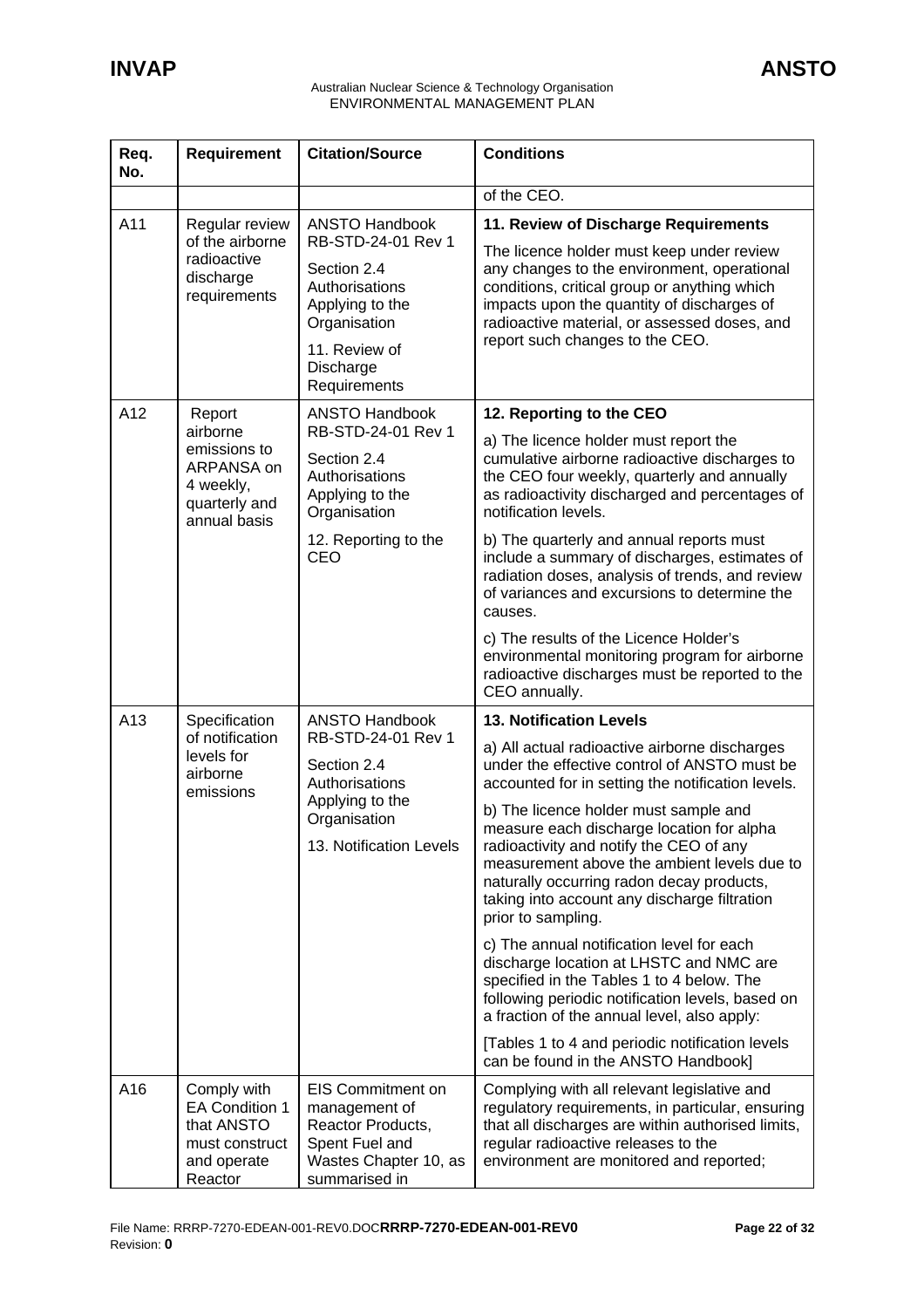| Req.<br>No.     | <b>Requirement</b>                                                                                                                                              | <b>Citation/Source</b>                                                                                                                       | <b>Conditions</b>                                                                                                                                                                                                                                                                                    |
|-----------------|-----------------------------------------------------------------------------------------------------------------------------------------------------------------|----------------------------------------------------------------------------------------------------------------------------------------------|------------------------------------------------------------------------------------------------------------------------------------------------------------------------------------------------------------------------------------------------------------------------------------------------------|
|                 | Facility in<br>accordance<br>with<br>undertakings<br>and                                                                                                        | Chapter 18 Vol.3<br>Table 18.1 of PPK<br>(1999)                                                                                              | Ensuring that radiation exposures would be<br>kept 'As Low as Reasonably Achievable',<br>taking into account economic and social<br>factors;                                                                                                                                                         |
|                 | commitments<br>provided in<br>PPK (1999).                                                                                                                       |                                                                                                                                              | Making sure that the maximum off-site dose to<br>a member of the public would remain less than<br>one percent of the current public dose limit<br>recommended by the National Health and<br>Medical Research Council of one millisievert<br>per year;                                                |
|                 |                                                                                                                                                                 |                                                                                                                                              | ensuring that comprehensive assessment of<br>future emissions would be undertaken and<br>independently reviewed by the regulatory<br>authority (Australian Radiation Protection and<br>Nuclear Safety Agency) as part of the approval<br>process before construction;                                |
| A22             | Microbial<br>control<br>operation &<br>maintenance<br>of systems for<br>air handling,<br>evaporation<br>cooling,<br>humidifying,<br>warm water &<br>air cooling | <b>NSW Public Health</b><br>(Microbial Control)<br>Regulation 2000 (Part<br>3 Section 9 and Part 4<br>Section 10).                           | Carry out installation and operation as per<br>AS/NZS 3666.1.95 and 3666.2.95. When<br>maintenance is carried out, minimise<br>contamination of adjoining area and ambient<br>environment by aerosols, dust particles or<br>effluent. Legionella levels not more than 10<br>colony forming units/mL. |
| G35             | Provide<br>radiation<br>protection of<br>the<br>environment to<br>comply with<br>the ANSTO<br>Handbook                                                          | <b>ANSTO Handbook</b><br>RB-STD-24-01 Rev 1<br>Section 2.2, Standard<br><b>Licence Conditions</b><br>3. Radiation Protection<br>Arrangements | The licence holder must develop, maintain and<br>implement its radiation protection<br>arrangements current, and in a form<br>acceptable to the CEO and verifiable by Audit,<br>including, but not limited to:<br>v) arrangements for radiation protection of the<br>environment;                    |
| G37             | Environmental<br>monitoring of<br>all site<br>activities<br>involving<br>radioactive<br>materials.                                                              | <b>ANSTO Handbook</b><br>RB-STD-24-01 Rev.1<br>Section 2.2 Standard<br>Conditions<br>Amendment 5a:<br>Environmental<br>Management            | Identify potential sources of radioactive<br>contamination to groundwater, surface water,<br>soil and atmosphere and formally include<br>sources in environmental management<br>system.                                                                                                              |
| G39             | Independent<br>Environmental<br>monitoring<br>audit.                                                                                                            | <b>ANSTO Handbook</b><br>RB-STD-24-01 Rev.1<br>Section 2.2 Standard<br>Conditions<br>Amendment 5c:<br>Environmental<br>Management            | Licence holder must ensure that an<br>independent body verifies the results of the<br>environmental monitoring, according to a plan<br>and schedule agreed to by the CEO.                                                                                                                            |
| H <sub>13</sub> | Operation of<br>Reactor                                                                                                                                         | <b>Cumulative Impacts</b><br>and Ecologically                                                                                                | Ensure the maximum off-site dose to a<br>member of the public when the reactor is                                                                                                                                                                                                                    |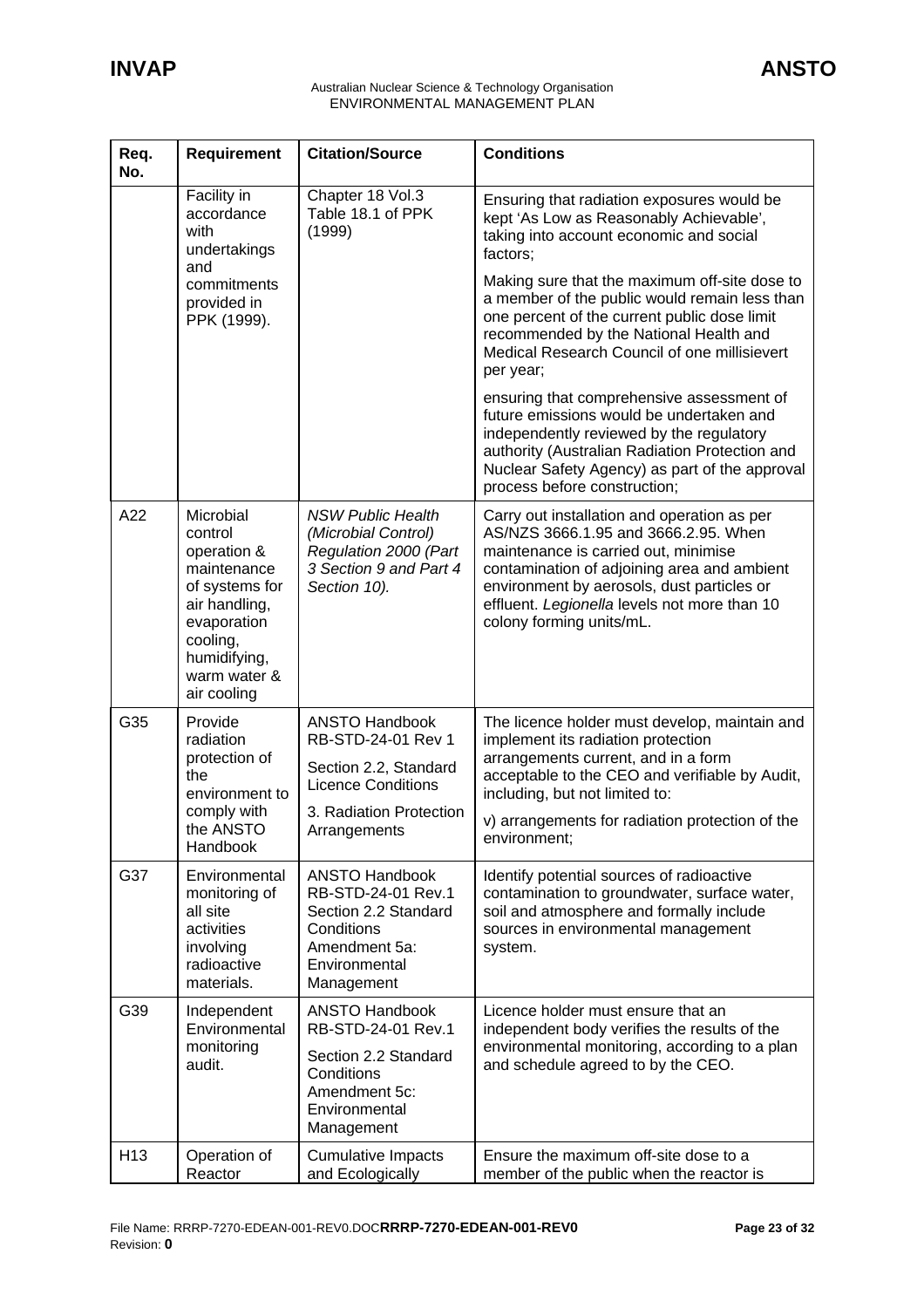| Req.<br>No.                                           | Requirement                                                                                | <b>Citation/Source</b>                                                                                                                                              | <b>Conditions</b>                                                                                                                                                                                                                                                                                 |
|-------------------------------------------------------|--------------------------------------------------------------------------------------------|---------------------------------------------------------------------------------------------------------------------------------------------------------------------|---------------------------------------------------------------------------------------------------------------------------------------------------------------------------------------------------------------------------------------------------------------------------------------------------|
|                                                       | Facility                                                                                   | Sustainable<br>Development Chapter<br>20, as summarised in<br>Chapter 18 Vol.3<br>Table 18.1 of PPK<br>(1999)                                                       | operating would remain less than one per cent<br>of the public dose limit adopted by the National<br>Health and Medical Research Council of one<br>millisievert/yr.                                                                                                                               |
| H <sub>15</sub><br>products in<br>Reactor<br>Facility | Production of<br>Radiopharmac<br>euticals and<br>other reactor                             | <b>EIS Commitment on</b><br>management of<br>Reactor Products,<br>Spent Fuel and<br>Wastes Chapter 10, as<br>summarised in<br>Chapter 18 Vol.3<br>Table 18.1 of PPK | Ensure that all radiopharmaceuticals produced<br>using the replacement reactor are produced in<br>accordance with the same national and<br>international standards that currently apply,<br>and in accordance with any new legislation<br>which may replace these standards in the<br>future; and |
|                                                       |                                                                                            | (1999)                                                                                                                                                              | Ensure that all reactor products transported<br>from the Lucas Heights Science and<br>Technology Centre comply with the<br>requirements of national standards and the<br>IAEA Regulations for the Safe Transport of<br>Radioactive Material.                                                      |
| H <sub>26</sub>                                       | Provide 4<br>weekly,                                                                       | <b>ANSTO Handbook</b><br>RB-STD-24-01 Rev 1                                                                                                                         | 8. Reporting on Airborne, Liquid and Solid<br>Waste                                                                                                                                                                                                                                               |
|                                                       | quarterly and<br>annual reports<br>to ARPANSA<br>on airborne,<br>liquid and solid<br>waste | Section 2.2, Standard<br><b>Licence Conditions</b><br>8. Reporting on<br>Airborne, Liquid and<br>Solid Waste                                                        | The licence holder must provide to the CEO<br>within twenty-eight (28) days of the end of<br>each quarter year, and by 30 September each<br>year, a quarterly and annual report on all<br>airborne, liquid and solid waste arising from<br>conducts and dealings by the organisation.             |
|                                                       |                                                                                            |                                                                                                                                                                     | Note: The reports detailed in the previous<br>condition must include estimates of radiation<br>doses to the public from the wastes utilising a<br>method approved by the CEO.                                                                                                                     |
| H <sub>29</sub>                                       | Quarterly<br>reporting to                                                                  | <b>ANSTO Handbook</b><br>RB-STD-26-01 Rev 0                                                                                                                         | 22. Periodic Reporting to CEO                                                                                                                                                                                                                                                                     |
|                                                       | ARPANSA on<br>operation of<br>controlled<br>facility                                       | Section 4, Standard<br><b>Licence Conditions for</b><br><b>Facility Licences</b>                                                                                    | The licence holder must provide to the CEO<br>within twenty-eight (28) days of the end of<br>each quarter year, the following information for<br>the previous quarter year:                                                                                                                       |
|                                                       |                                                                                            | 4.1.1 REPORTING                                                                                                                                                     | (v) the activity of any radioactivity released to<br>the environment during the quarter, reported                                                                                                                                                                                                 |
|                                                       |                                                                                            | 18. Periodic reporting<br>to CEO                                                                                                                                    | against the airborne and liquid effluent<br>discharge authorisation for the controlled<br>facility.                                                                                                                                                                                               |
| H30                                                   | Annual                                                                                     | <b>ANSTO Handbook</b><br>RB-STD-26-01 Rev 0                                                                                                                         | 22. Annual Reporting to CEO                                                                                                                                                                                                                                                                       |
|                                                       | reporting to<br>ARPANSA on<br>operation of<br>controlled<br>facility                       | Section 4, Standard<br><b>Licence Conditions for</b><br><b>Facility Licences</b><br>4.1.1 REPORTING                                                                 | The licence holder must provide to the CEO by<br>30 September each year an annual report for<br>the past financial year summarising the<br>following information in relation to the<br>controlled facility:                                                                                       |
|                                                       |                                                                                            | 19. Annual reporting to<br>CEO                                                                                                                                      | (vi) results of environmental monitoring and<br>radiation surveys;                                                                                                                                                                                                                                |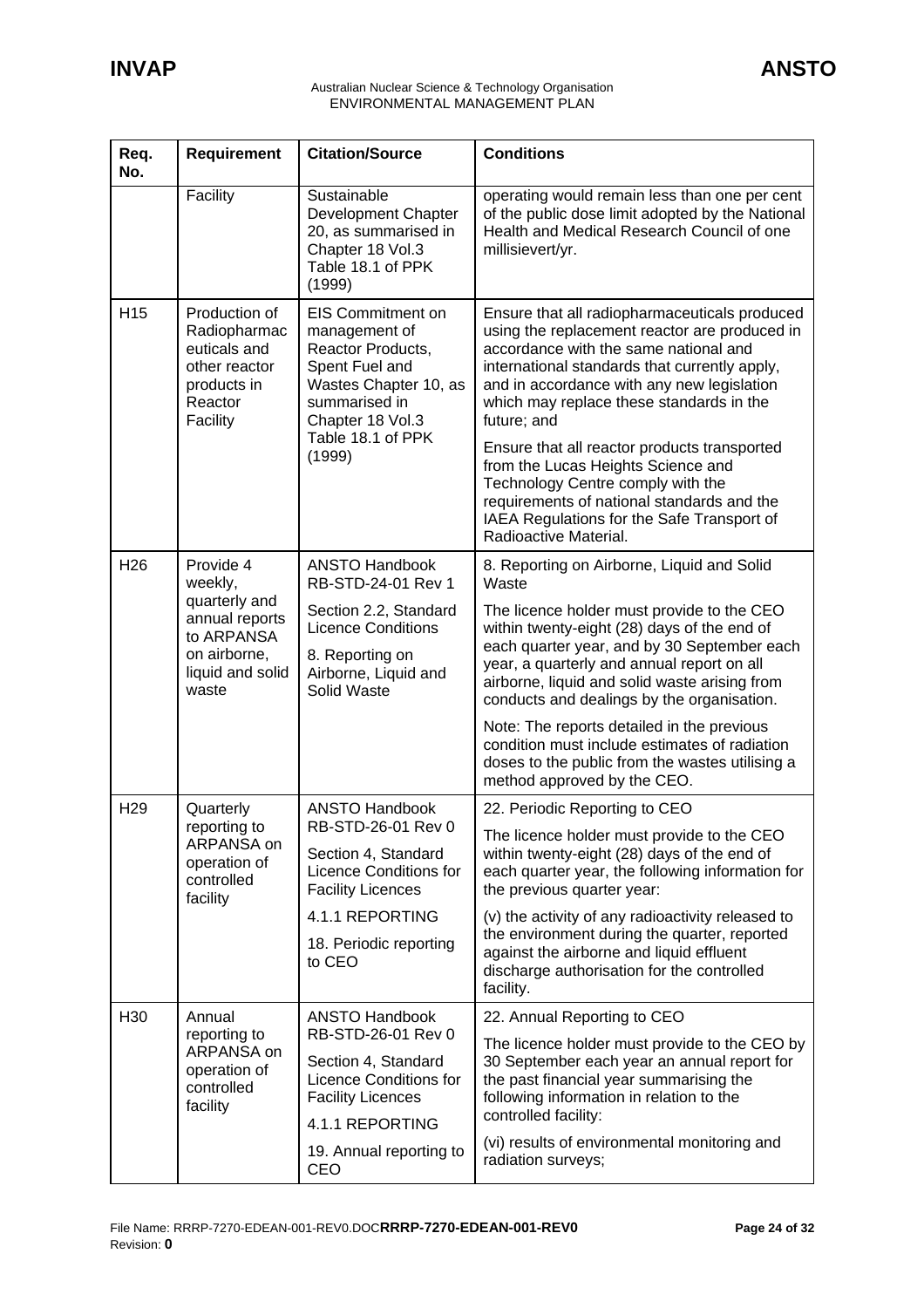| Req.<br>No. | Requirement                                                                                                                                                                    | <b>Citation/Source</b>                                                                                                                                   | <b>Conditions</b>                                                                                                                                                                                                                                                                                                                                                                                                                                                              |
|-------------|--------------------------------------------------------------------------------------------------------------------------------------------------------------------------------|----------------------------------------------------------------------------------------------------------------------------------------------------------|--------------------------------------------------------------------------------------------------------------------------------------------------------------------------------------------------------------------------------------------------------------------------------------------------------------------------------------------------------------------------------------------------------------------------------------------------------------------------------|
|             |                                                                                                                                                                                |                                                                                                                                                          | (vii) collective, average and maximum<br>radiation doses to groups of similar personnel<br>and the public arising from the conducts at the<br>controlled facility.                                                                                                                                                                                                                                                                                                             |
|             | 2.2 Managing Radioactive Waste                                                                                                                                                 |                                                                                                                                                          |                                                                                                                                                                                                                                                                                                                                                                                                                                                                                |
| <b>B01</b>  | Develop,<br>document and<br>implement<br>arrangements                                                                                                                          | <b>ANSTO Handbook</b><br>RB-STD-24-01 Rev.1<br>2.3 Special Licence                                                                                       | 13. The licence holder must provide to the<br>CEO evidence that the following items have<br>been addressed in a timeframe acceptable to<br>the CEO.                                                                                                                                                                                                                                                                                                                            |
|             | for routine<br>discharges                                                                                                                                                      | Conditions<br>13.23 Action Plan                                                                                                                          | 13.23 Routine Discharge of Radioactive Waste<br>to the Sewer                                                                                                                                                                                                                                                                                                                                                                                                                   |
|             |                                                                                                                                                                                |                                                                                                                                                          | Develop, document and implement<br>arrangements for the following:                                                                                                                                                                                                                                                                                                                                                                                                             |
|             |                                                                                                                                                                                |                                                                                                                                                          | i) Inclusion of activity concentrations as well as<br>maximum activity levels of radioactive waste in<br>the Trade Waste Agreement.                                                                                                                                                                                                                                                                                                                                            |
|             |                                                                                                                                                                                |                                                                                                                                                          | ii) Inspection and routine maintenance of<br>plumbing systems for which ANSTO has<br>responsibility.                                                                                                                                                                                                                                                                                                                                                                           |
| <b>B03</b>  | Comply with<br>limits on<br>radioactivity<br>and non-<br>radioactive<br>pollutants as<br>specified in<br>Sydney Water<br>Corporation<br>(SWC) trade<br>wastewater<br>agreement | <b>NSW Sydney Water</b><br>Act 1994-<br><b>ANSTO/SWC Consent</b><br>to Discharge Industrial<br><b>Trade Wastewater</b><br>Agreement No. 4432,<br>31/5/01 | Comply with limits on Ammonia, BOD, Grease,<br>Suspended Solids, Zinc, Gross Alpha, Gross<br>Beta, Tritium as specified in agreement.<br>Comply with sampling regime specified in<br>agreement. Report results to SWC on monthly<br>basis                                                                                                                                                                                                                                      |
| E01         | Plan and<br>schedule for<br>meeting all<br>Licence<br>Conditions for<br>management                                                                                             | <b>ARPANSA Facility</b><br>Licence (FO 0044-<br><b>WOTD)</b> for Controlled<br><b>Facility of Waste</b><br>Operations &<br>Technology                    | 3.1. The licence holder must provide to the<br>CEO for agreement, by 1 May 2002, a plan<br>and schedule for meeting all Licence<br>Conditions for Waste Operations and<br>Technology Development (WOTD) operations.                                                                                                                                                                                                                                                            |
|             | and storage of<br>radioactive<br>wastes.                                                                                                                                       | Development, Special<br>Licence Conditions 3.1<br>to 3.8, Schedule 3.                                                                                    | 3.2. The licence holder must provide the CEO,<br>on a quarterly basis, commencing 1 August<br>2002, with written evidence of the progress on<br>implementation of the plan mentioned above.                                                                                                                                                                                                                                                                                    |
|             |                                                                                                                                                                                |                                                                                                                                                          | 3.3. The licence holder must (a) provide to the<br>CEO, on a quarterly basis, and in a form<br>acceptable to the CEO, an updated inventory<br>of all radioactive waste, fissile and other<br>nuclear material, and retrievable sources held,<br>commencing 1 May 2002. (b) provide to the<br>CEO a summary of all changes made to the<br>inventory during the preceding quarter. (c)<br>indicate retrievable sources on the waste<br>inventory and obtain CEO approval for any |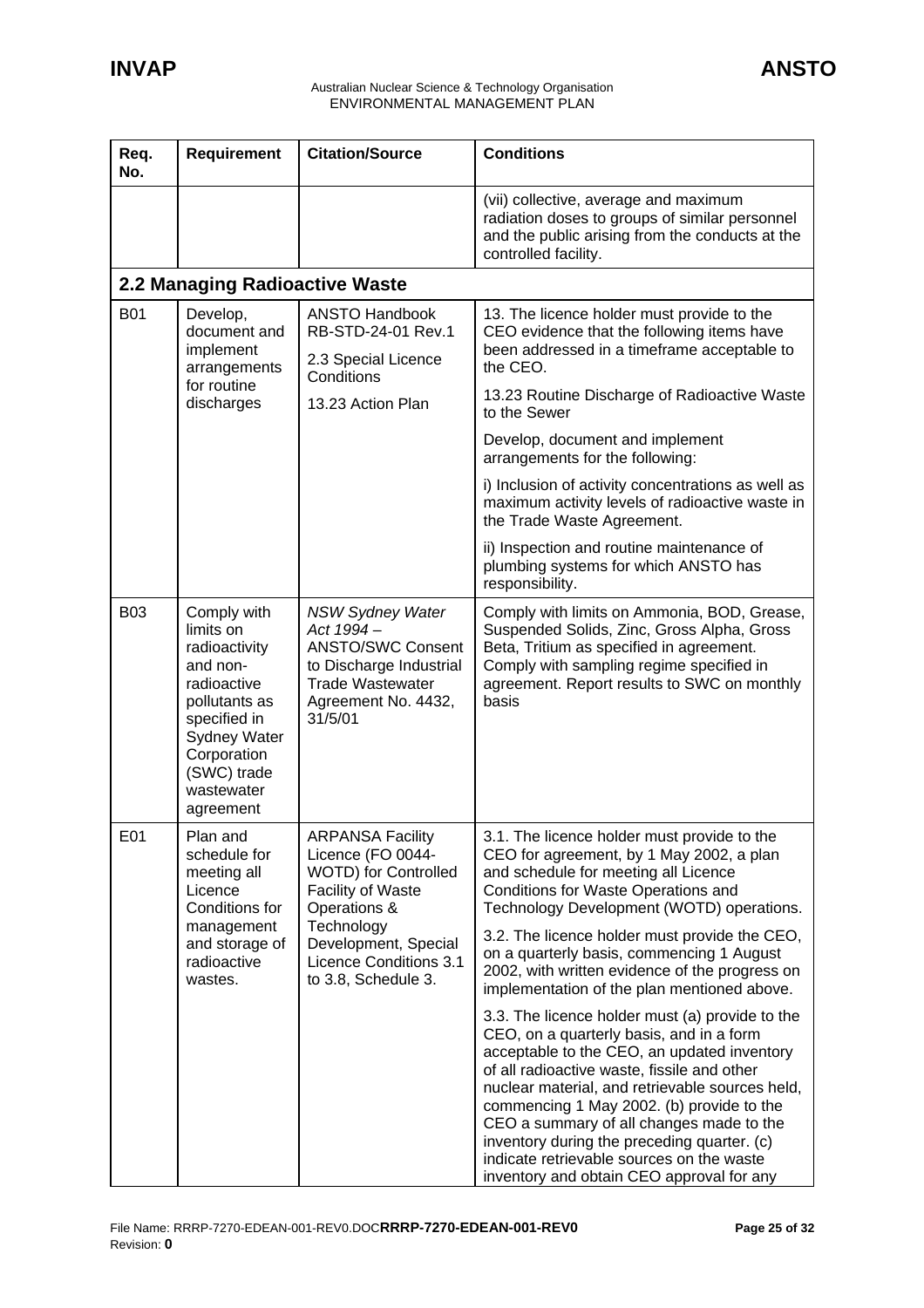| Req.<br>No. | Requirement                        | <b>Citation/Source</b>                                                                                                                  | <b>Conditions</b>                                                                                                                                                                                                                                                                                                                                                                                                                                                                                                                                                                                                                                                |
|-------------|------------------------------------|-----------------------------------------------------------------------------------------------------------------------------------------|------------------------------------------------------------------------------------------------------------------------------------------------------------------------------------------------------------------------------------------------------------------------------------------------------------------------------------------------------------------------------------------------------------------------------------------------------------------------------------------------------------------------------------------------------------------------------------------------------------------------------------------------------------------|
|             |                                    |                                                                                                                                         | source retrievals, before they are carried out,<br>until procedures acceptable to the CEO are in<br>place.                                                                                                                                                                                                                                                                                                                                                                                                                                                                                                                                                       |
|             |                                    |                                                                                                                                         | 3.4. The licence holder must complete Safety<br>Analysis Reports (SAR) covering all facilities<br>of WOTD. These SARs must take into account<br>the ARPANSA Regulatory Assessment<br>Principles (RB-STD-42-00, October 2001) and<br>develop: (a) accident management measures<br>to deal with contamination of surface or<br>ground water resulting from leakage from<br>Building 57 intermediate level liquid waste<br>(ILLW) storage tanks. (b) accident<br>management measures and emergency<br>preparedness for WOTD, including for a loss<br>of shielding, the primary barrier or criticality<br>accident in the spent fuel storage area of<br>Building 27. |
|             |                                    |                                                                                                                                         | 3.5 The licence holder must perform criticality<br>assessments relevant to nuclear material in<br>Building 59B, issue Criticality Certificates as<br>appropriate and arrange peer review of these<br>assessments.                                                                                                                                                                                                                                                                                                                                                                                                                                                |
|             |                                    |                                                                                                                                         | 3.6 The licence holder must install criticality<br>detection and monitoring devices in the vicinity<br>of Building 57 ILLW waste storage tanks.                                                                                                                                                                                                                                                                                                                                                                                                                                                                                                                  |
|             |                                    |                                                                                                                                         | 3.7 The licence holder must put in place<br>emergency preparedness, and an emergency<br>response plan, to address a major leak of<br>intermediate level liquid waste from the<br>Building 57 storage tanks.                                                                                                                                                                                                                                                                                                                                                                                                                                                      |
|             |                                    |                                                                                                                                         | 3.8 The licence holder must develop and<br>maintain a waste management plan for<br>transfer of solidified fission product waste from<br>molybdenum-99 production, stored in the<br>Building 41 Hot Cell area, to Building 27 solid<br>waste store for interim storage.                                                                                                                                                                                                                                                                                                                                                                                           |
| E03         | Radioactive<br>waste<br>management | <b>ANSTO Handbook</b><br>RB-STD-24-01 Rev 1<br>Section 2.2, Standard<br>Conditions<br>6 Radioactive Waste<br>management<br>Arrangements | The licence holder must develop, maintain and<br>implement its radioactive waste management<br>arrangements current, and in a form<br>acceptable to the CEO and verifiable by audit,<br>including, but not limited to;                                                                                                                                                                                                                                                                                                                                                                                                                                           |
|             |                                    |                                                                                                                                         | Arrangements for the management of<br>radioactive wastes arising from all existing and<br>anticipated conducts and dealings.                                                                                                                                                                                                                                                                                                                                                                                                                                                                                                                                     |
|             |                                    |                                                                                                                                         | Arrangements for consultations with local<br>government and other statutory authorities on<br>radioactive waste issues                                                                                                                                                                                                                                                                                                                                                                                                                                                                                                                                           |
|             |                                    |                                                                                                                                         | Arrangements for the return of sources and<br>radioactive wastes within the Organisation and<br>from other organisations.                                                                                                                                                                                                                                                                                                                                                                                                                                                                                                                                        |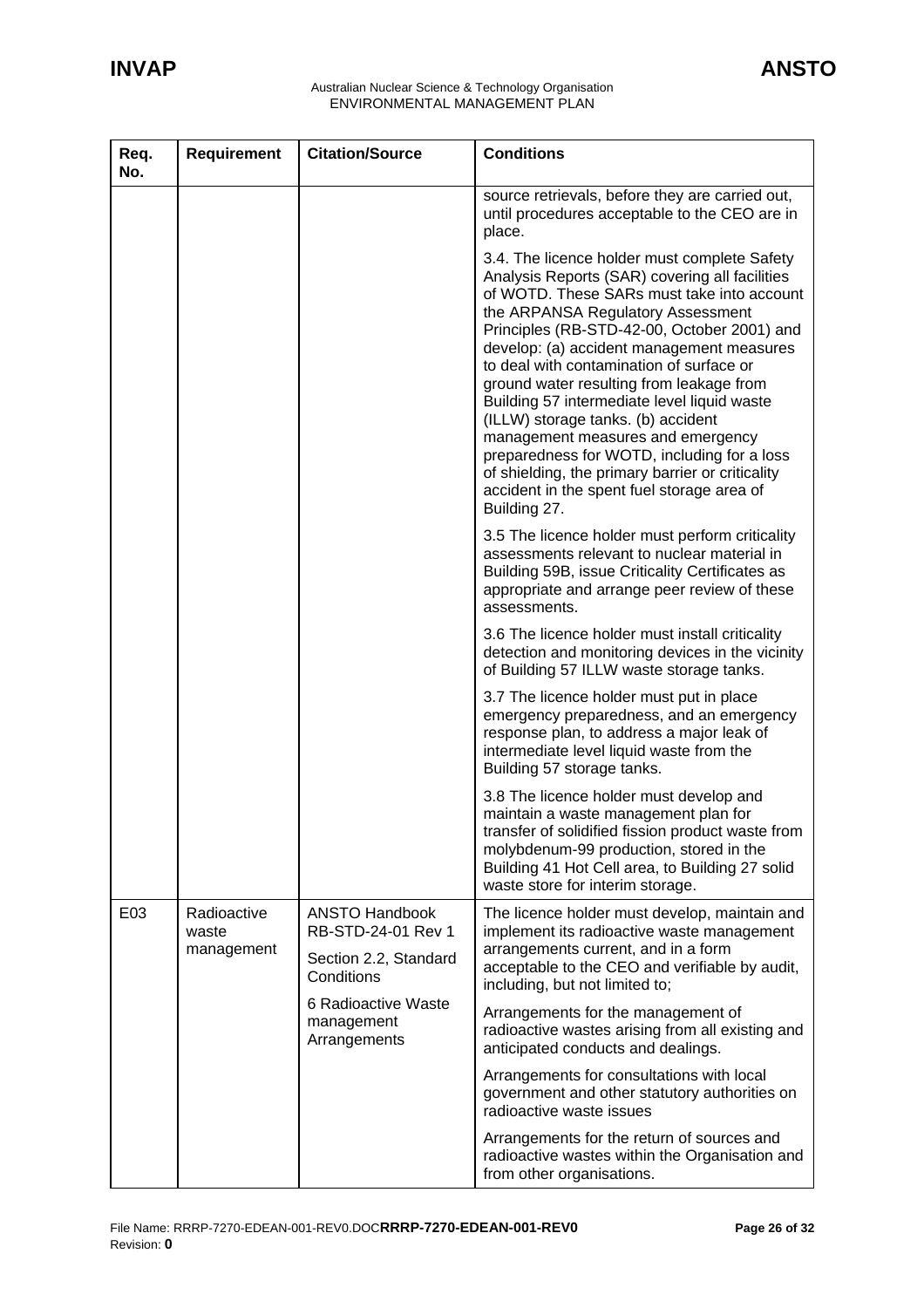| Req.<br>No.     | <b>Requirement</b>                                                                                    | <b>Citation/Source</b>                                                                                                                                                              | <b>Conditions</b>                                                                                                                                                                                                                                                                                                                                                                                                                                                                                                                                                                                                                                                                                  |
|-----------------|-------------------------------------------------------------------------------------------------------|-------------------------------------------------------------------------------------------------------------------------------------------------------------------------------------|----------------------------------------------------------------------------------------------------------------------------------------------------------------------------------------------------------------------------------------------------------------------------------------------------------------------------------------------------------------------------------------------------------------------------------------------------------------------------------------------------------------------------------------------------------------------------------------------------------------------------------------------------------------------------------------------------|
| E04             | Radioactive<br>Waste<br>Management                                                                    | <b>ANSTO Handbook</b><br>RB-STD-24-01 Rev 1                                                                                                                                         | Develop, document and implement the<br>following:                                                                                                                                                                                                                                                                                                                                                                                                                                                                                                                                                                                                                                                  |
|                 |                                                                                                       | Section 2.3, Special                                                                                                                                                                | A waste minimisation policy;                                                                                                                                                                                                                                                                                                                                                                                                                                                                                                                                                                                                                                                                       |
|                 |                                                                                                       | Conditions<br>13.20 'Radioactive<br>Waste Management'                                                                                                                               | Operating procedures and work instructions<br>for all services supplied by Waste operations<br>section within a quality system;                                                                                                                                                                                                                                                                                                                                                                                                                                                                                                                                                                    |
|                 |                                                                                                       |                                                                                                                                                                                     | Service level agreements, clearly defining<br>safety responsibilities and providing for full<br>characterisation of waste, for all services<br>provided by Waste Operations Section.                                                                                                                                                                                                                                                                                                                                                                                                                                                                                                               |
| E <sub>10</sub> | Procedures/<br>instructions for<br>management<br>of radioactive<br>waste storage                      | <b>ARPANSA Facility</b><br>Licence No. FO0044-<br>4C Fuel Management<br>Section, Special<br>Condition 3.11(a)                                                                       | Document procedures and instructions for<br>management of radioactive wastes,<br>maintaining an inventory of wastes and<br>characterisation of wastes stored in the facility.                                                                                                                                                                                                                                                                                                                                                                                                                                                                                                                      |
| E <sub>12</sub> | Minimise<br>production of<br>radioactive<br>waste during<br>Reactor<br>Facility<br>operation          | EIS commitment on<br><b>Cumulative Impacts</b><br>and Ecologically<br>Sustainable<br>Development Chapter<br>20, as summarised in<br>Chapter 18 Vol.3<br>Table 18.1 of PPK<br>(1999) | Minimise the production and volume of future<br>waste taking into account economic and social<br>factors;                                                                                                                                                                                                                                                                                                                                                                                                                                                                                                                                                                                          |
| E13             | Minimise<br>production of<br>non-<br>radioactive<br>wastes during<br>Reactor<br>Facility<br>operation | <b>EIS Commitment on</b><br>Management of<br>Reactor Products,<br>Spent Fuel and<br>Wastes Chapter 10, as<br>summarised in<br>Chapter 18 Vol.3<br>Table 18.1 of PPK<br>(1999)       | Ensure that the current system of processing<br>non-radioactive wastes, treatment and<br>disposal continues to be within all regulatory<br>guidelines and generally moves towards the<br>reduction of waste quantities and recycling of<br>materials generated.                                                                                                                                                                                                                                                                                                                                                                                                                                    |
| E14             | Minimise<br>production of<br>radioactive<br>waste during<br>Reactor<br>Facility<br>operation          | <b>EIS Commitment on</b><br>management of<br>Reactor Products,<br>Spent Fuel and<br>Wastes Chapter 10, as<br>summarised in<br>Chapter 18 Vol.3<br>Table 18.1 of PPK<br>(1999)       | Minimise production and volume of future<br>wastes, taking into account economic and<br>social factors;<br>implement ANSTO's Waste Management Plan<br>in a way which ensures that best practice is<br>adopted by the year 2000 as defined in the<br>Radioactive Waste Safety Standards and<br>Guidelines which have been developed by the<br>International Atomic Energy Agency; and<br>transport all low level and short-lived<br>intermediate level radioactive waste to the<br>National Radioactive Waste Repository, when<br>it becomes operational, and transport all long-<br>lived intermediate level radioactive waste to<br>the National Category S Store when it<br>becomes operational. |
| E <sub>15</sub> | Ensure that at                                                                                        | International Joint                                                                                                                                                                 | Contracting party to provide effective                                                                                                                                                                                                                                                                                                                                                                                                                                                                                                                                                                                                                                                             |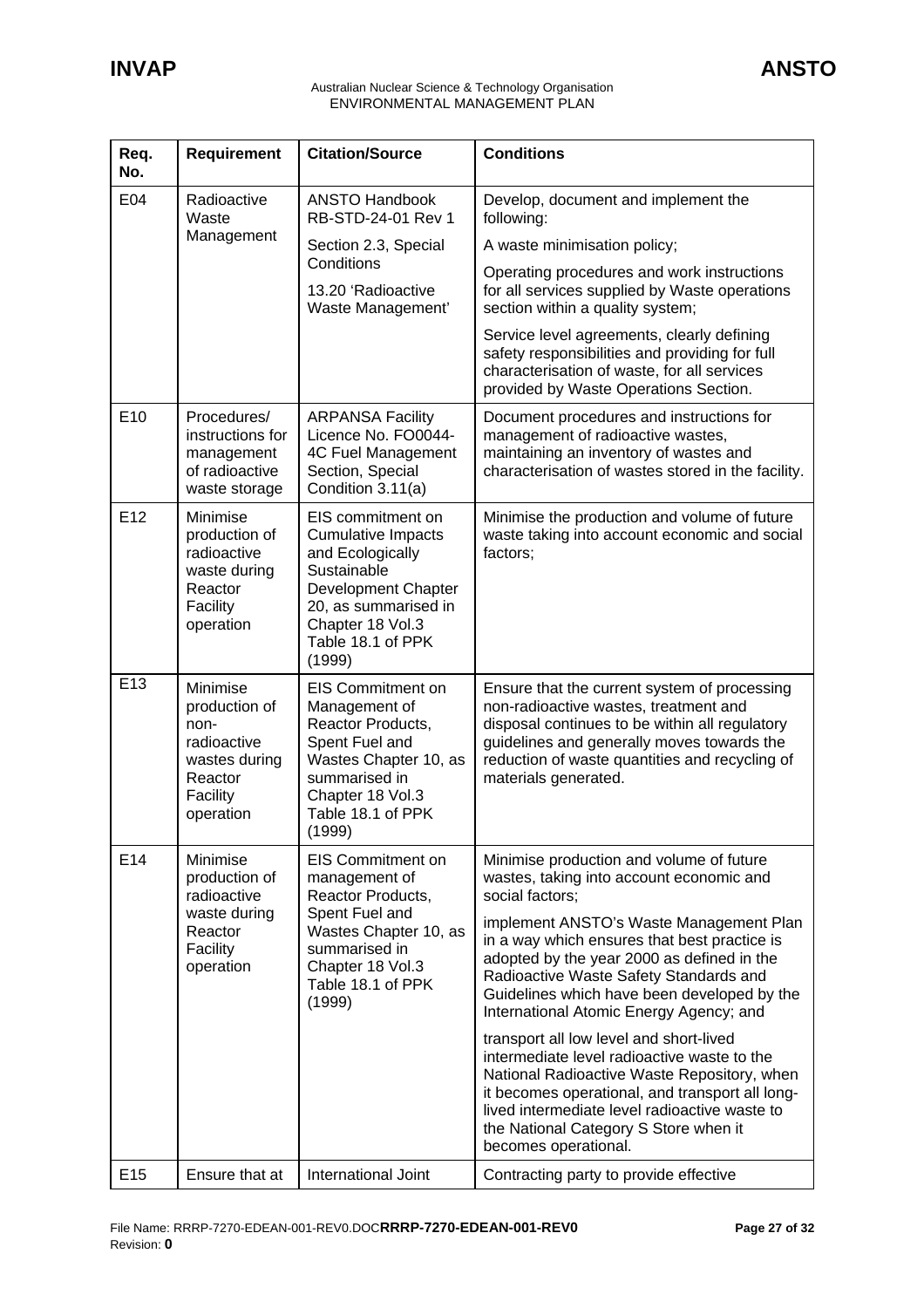| Req.<br>No.     | <b>Requirement</b>                                                                                                                                                                                                                                                                                                                                                                      | <b>Citation/Source</b>                                                                                                                                                                                                                     | <b>Conditions</b>                                                                                                                                                                                                                                                                                                                                                                                                                                                                                                                                                                                                                                                                                                                                                                                                                                                                                                                                                                                                                                                       |
|-----------------|-----------------------------------------------------------------------------------------------------------------------------------------------------------------------------------------------------------------------------------------------------------------------------------------------------------------------------------------------------------------------------------------|--------------------------------------------------------------------------------------------------------------------------------------------------------------------------------------------------------------------------------------------|-------------------------------------------------------------------------------------------------------------------------------------------------------------------------------------------------------------------------------------------------------------------------------------------------------------------------------------------------------------------------------------------------------------------------------------------------------------------------------------------------------------------------------------------------------------------------------------------------------------------------------------------------------------------------------------------------------------------------------------------------------------------------------------------------------------------------------------------------------------------------------------------------------------------------------------------------------------------------------------------------------------------------------------------------------------------------|
|                 | all stages of<br>spent fuel<br>management<br>and<br>radioactive<br>waste<br>management,<br>individuals,<br>society and<br>the<br>environment<br>are adequately<br>protected<br>against<br>radiological<br>hazards<br>Prime<br>responsibility<br>for the safety<br>of spent fuel<br>and<br>radioactive<br>waste<br>management<br>rests with the<br>holder of the<br>relevant<br>licence. | Convention on the<br>Safety of Spent Fuel<br>Management & on the<br>Safety of Radioactive<br>Waste Management,<br>Articles 4, 6, 7, 8, 11,<br>13, 14, and 15.<br>Article 21<br>[Convention signed by<br>Australia but not yet<br>ratified] | protection of individuals, society and the<br>environment by applying at a national level,<br>suitable protective methods approved by the<br>regulatory body, and which give due regard to<br>internationally endorsed criteria and<br>standards.<br>Evaluation required of the likely safety impact<br>of spent fuel and radioactive waste<br>management facilities on individuals, society<br>and the environment for the proposed siting of<br>such facilities.<br>For spent fuel management and radioactive<br>waste facilities, appropriate steps to be taken<br>to ensure that the design and construction of<br>such facilities provide for suitable measures to<br>limit possible radiological impacts on<br>individuals, society and the environment,<br>including those from discharges or<br>uncontrolled releases.<br>A systematic safety assessment and<br>environmental assessment, appropriate to the<br>hazard presented by the facility, is required<br>prior to operation and operation of a spent fuel<br>and radioactive waste management facility. |
| E16             | Management<br>of waste from<br>reprocessing<br>and<br>conditioning of<br>spent fuel from<br>Reactor<br>Facility                                                                                                                                                                                                                                                                         | <b>EIS Commitment on</b><br>management of<br>Reactor Products,<br>Spent Fuel and<br>Wastes Chapter 10, as<br>summarised in<br>Chapter 18 Vol.3<br>Table 18.1 of PPK<br>(1999)                                                              | Waste from reprocessing/conditioning of spent<br>fuel will be returned to Australia in a form<br>suitable for placement in a National Category<br>S Waste Store for long-lived intermediate level<br>waste;<br>maximum advantage will be taken of waste<br>minimisation opportunities in relation to the<br>waste form resulting from<br>reprocessing/conditioning, while remaining<br>consistent wit the International Atomic Energy<br>Agency limits applicable to long-lived<br>intermediate level radioactive waste; and<br>waste from reprocessing/conditioning of spent<br>fuel returned to Australia will not be stored at<br>the Lucas Heights Science and Technology<br>Centre.                                                                                                                                                                                                                                                                                                                                                                                |
| E <sub>17</sub> | Prepare<br><b>Transport Plan</b><br>for movement<br>of spent fuel<br>casks to wharf<br>Obtain<br>certification of                                                                                                                                                                                                                                                                       | Commonwealth<br>Environment<br>Protection and<br><b>Biodiversity</b><br>Conservation Act 1999<br>Chapters 2 and 4.<br>Code of Practice for<br>the Safe Transport of                                                                        | Prepare environmental assessment report and<br>comply with conditions of approval of Minister<br>of Environment & Heritage. Note, Current<br>Environmental Assessment Report has been<br>approved for all further shipments of spent fuel<br>under the repealed Environment Protection<br>(Impact of Proposals) Act 1974.<br>ARPANSA approval of Transport Plan for<br>transport of spent fuel to the wharf for each                                                                                                                                                                                                                                                                                                                                                                                                                                                                                                                                                                                                                                                    |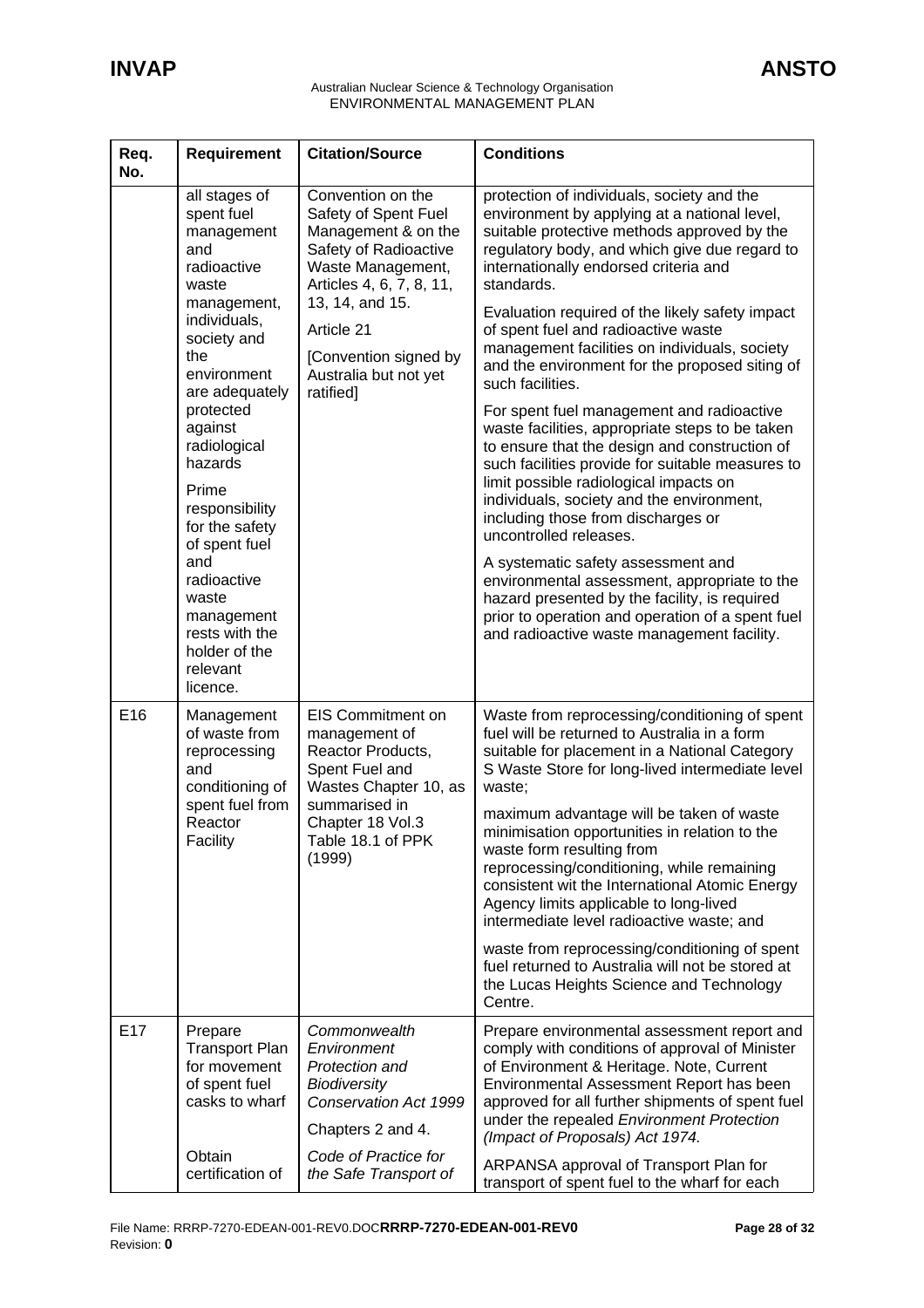| Req.<br>No.     | Requirement                                                                                                        | <b>Citation/Source</b>                                                                                                                                                                                               | <b>Conditions</b>                                                                                                                                                                                                                                                                                                                                                                                                                                                                                                                                                                                                                                                                                                                                                                                                                                                                                                                                                                                                |
|-----------------|--------------------------------------------------------------------------------------------------------------------|----------------------------------------------------------------------------------------------------------------------------------------------------------------------------------------------------------------------|------------------------------------------------------------------------------------------------------------------------------------------------------------------------------------------------------------------------------------------------------------------------------------------------------------------------------------------------------------------------------------------------------------------------------------------------------------------------------------------------------------------------------------------------------------------------------------------------------------------------------------------------------------------------------------------------------------------------------------------------------------------------------------------------------------------------------------------------------------------------------------------------------------------------------------------------------------------------------------------------------------------|
|                 | Spent fuel<br>transport<br>casks                                                                                   | Radioactive<br>Substances 1990<br>(DASETT).<br><b>IAEA Regulations for</b><br>the Safe Transport of<br><b>Radioactive Materials</b><br>(1996)<br><b>International Maritime</b><br>Dangerous Goods<br>Code 2000 (IMO) | shipment also required.<br>Certification of transport casks by ARPANSA<br>(for road transport) and Australian Maritime<br>Safety Authority (AMSA) for sea transport.                                                                                                                                                                                                                                                                                                                                                                                                                                                                                                                                                                                                                                                                                                                                                                                                                                             |
| H <sub>16</sub> | Management<br>of Spent Fuel                                                                                        | <b>Cumulative Impacts</b><br>and Ecologically<br>Sustainable<br>Development Chapter<br>20, as summarised in<br>Chapter 18 Vol.3<br>Table 18.1 of PPK<br>(1999)                                                       | Transport spent fuel from the Lucas Heights<br>Science and Technology Centre as soon as<br>practical allowing for the constraints of fuel<br>cooling, radiation safety and economic<br>transport;                                                                                                                                                                                                                                                                                                                                                                                                                                                                                                                                                                                                                                                                                                                                                                                                                |
| H <sub>17</sub> | <b>Spent Fuel</b><br>Management<br>for Reactor<br>Facility                                                         | <b>EIS Commitment on</b><br>management of<br>Reactor Products,<br>Spent Fuel and<br>Wastes Chapter 10, as<br>summarised in<br>Chapter 18 Vol.3<br>Table 18.1 of PPK<br>(1999)                                        | Spent fuel would only be stored at the Lucas<br>Heights Science and Technology Centre for<br>the minimum time required to satisfy<br>operational, and technical, radiation safety and<br>economic constraints;<br>Spent fuel would be stored at the Lucas<br>Heights Science and Technology Centre for<br>not more than nine years before it is<br>transported abroad for<br>reprocessing/conditioning;<br>Arrangements to transport spent fuel from the<br>Lucas Heights Science and Technology<br>Centre would commence as soon as the<br>inventory reached five years arisings;<br>A requirement would be included in the tender<br>specifications for design and construction of<br>the replacement reactor that bidders<br>demonstrate a solution exists for the ultimate<br>disposition of spent fuel arisings. Shipment by<br>shipment basis contracts for spent fuel<br>shipments and reprocessing/conditioning<br>would be avoided. Consideration would be<br>given to entering into a contract with an |
| H <sub>26</sub> | Provide 4<br>weekly,<br>quarterly and<br>annual reports<br>to ARPANSA<br>on airborne,<br>liquid and solid<br>waste | <b>ANSTO Handbook</b>                                                                                                                                                                                                | overseas reprocessor covering the lifetime<br>spent fuel arisings of the reactor<br>8. Reporting on Airborne, Liquid and Solid                                                                                                                                                                                                                                                                                                                                                                                                                                                                                                                                                                                                                                                                                                                                                                                                                                                                                   |
|                 |                                                                                                                    | RB-STD-24-01 Rev 1<br>Section 2.2, Standard<br><b>Licence Conditions</b><br>8. Reporting on<br>Airborne, Liquid and<br>Solid Waste                                                                                   | Waste<br>The licence holder must provide to the CEO<br>within twenty-eight (28) days of the end of<br>each quarter year, and by 30 September each<br>year, a quarterly and annual report on all<br>airborne, liquid and solid waste arising from<br>conducts and dealings by the organisation.                                                                                                                                                                                                                                                                                                                                                                                                                                                                                                                                                                                                                                                                                                                   |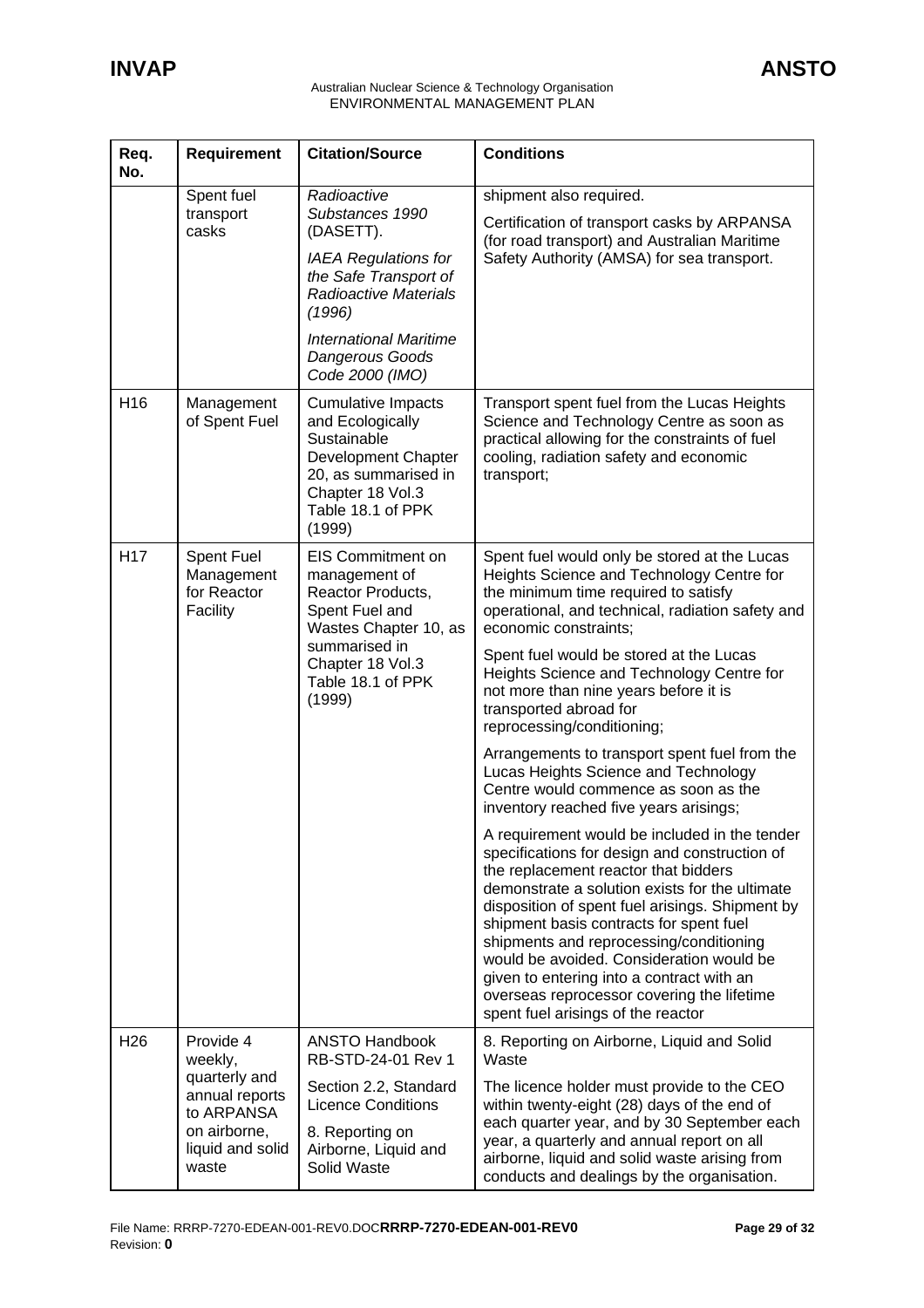| Req.<br>No.     | <b>Requirement</b>                                                                                                                                                                                 | <b>Citation/Source</b>                                                                                                                                                               | <b>Conditions</b>                                                                                                                                                                                                                                                                                                                                                                                                                                                                      |
|-----------------|----------------------------------------------------------------------------------------------------------------------------------------------------------------------------------------------------|--------------------------------------------------------------------------------------------------------------------------------------------------------------------------------------|----------------------------------------------------------------------------------------------------------------------------------------------------------------------------------------------------------------------------------------------------------------------------------------------------------------------------------------------------------------------------------------------------------------------------------------------------------------------------------------|
|                 |                                                                                                                                                                                                    |                                                                                                                                                                                      | Note: The reports detailed in the previous<br>condition must include estimates of radiation<br>doses to the public from the wastes utilising a<br>method approved by the CEO.                                                                                                                                                                                                                                                                                                          |
| H <sub>30</sub> | Annual<br>reporting to<br>ARPANSA on<br>operation of<br>controlled<br>facility                                                                                                                     | <b>ANSTO Handbook</b><br>RB-STD-26-01 Rev 0<br>Section 4, Standard<br><b>Licence Conditions for</b><br><b>Facility Licences</b><br>4.1.1 REPORTING<br>19. Annual reporting to<br>CEO | 22. Annual Reporting to CEO<br>The licence holder must provide to the CEO by<br>30 September each year an annual report for<br>the past financial year summarising the<br>following information in relation to the<br>controlled facility:<br>(vi) results of environmental monitoring and<br>radiation surveys;<br>(vii) collective, average and maximum<br>radiation doses to groups of similar personnel<br>and the public arising from the conducts at the<br>controlled facility. |
|                 |                                                                                                                                                                                                    | 2.3 Prevention of Contamination of Groundwater                                                                                                                                       |                                                                                                                                                                                                                                                                                                                                                                                                                                                                                        |
|                 |                                                                                                                                                                                                    |                                                                                                                                                                                      | The legal and other requirements specifically relating to groundwater have been met.                                                                                                                                                                                                                                                                                                                                                                                                   |
|                 | <b>2.4 Surface Runoff and Sediment</b>                                                                                                                                                             |                                                                                                                                                                                      |                                                                                                                                                                                                                                                                                                                                                                                                                                                                                        |
| CO <sub>2</sub> | Stormwater<br>control during<br>operation of<br>Reactor<br>Facility                                                                                                                                | <b>EIS Commitment on</b><br>Geology, Soil Water,<br>Chapter 8, as<br>summarised in<br>Chapter 18 Vol.3<br>Table 18.1 of PPK<br>(1999)                                                | Ensuring stormwater management maintains<br>post-development stormwater flows at or<br>below existing flows or up to the 100 years<br>average recurrence interval event; ensuring no<br>increase in nutrient or sediment loads occur<br>due to the proposal; and constructing two new<br>stormwater bunds, one for each catchment, to<br>provide for on site containment and treatment<br>of any small accidental spills or releases of<br>contaminated liquid                         |
| C <sub>06</sub> | Stormwater<br>from Reactor<br><b>Facility site</b>                                                                                                                                                 | EA Condition $No.4 -$<br><b>Operational Impacts</b><br>(non-radiological)                                                                                                            | Monitoring of water quality must continue into<br>the operational phase until sufficient data has<br>been collected to indicate that the site, and<br>stormwater run-off, has stabilised                                                                                                                                                                                                                                                                                               |
| C <sub>08</sub> | Comply with<br><b>NSW EPA</b><br>Regulations at<br>former SPCC<br>agreed<br>sampling<br>points for<br>discharge of<br>stormwater<br>from site<br>through the 3<br>stormwater<br>bunds, A, B,<br>C. | <b>NSW Clean Waters</b><br>Regs. 1972, under<br><b>NSW Protection of the</b><br>Environment<br>Operations Act 1997.                                                                  | Comply with 10 times radioactivity limits for<br>Class 'C' Controlled, surface waters as<br>specified in Schedule 3. Alpha 1.1 Bq/L, Beta<br>11.1 Bq/L. Comply with Section 8 Class C<br>'Controlled Waters' limits on restricted<br>substances as specified in Schedule 2 of<br>Regulations.                                                                                                                                                                                          |
| G17             | Environmental                                                                                                                                                                                      | EIS Commitment on                                                                                                                                                                    | Specific management measures would                                                                                                                                                                                                                                                                                                                                                                                                                                                     |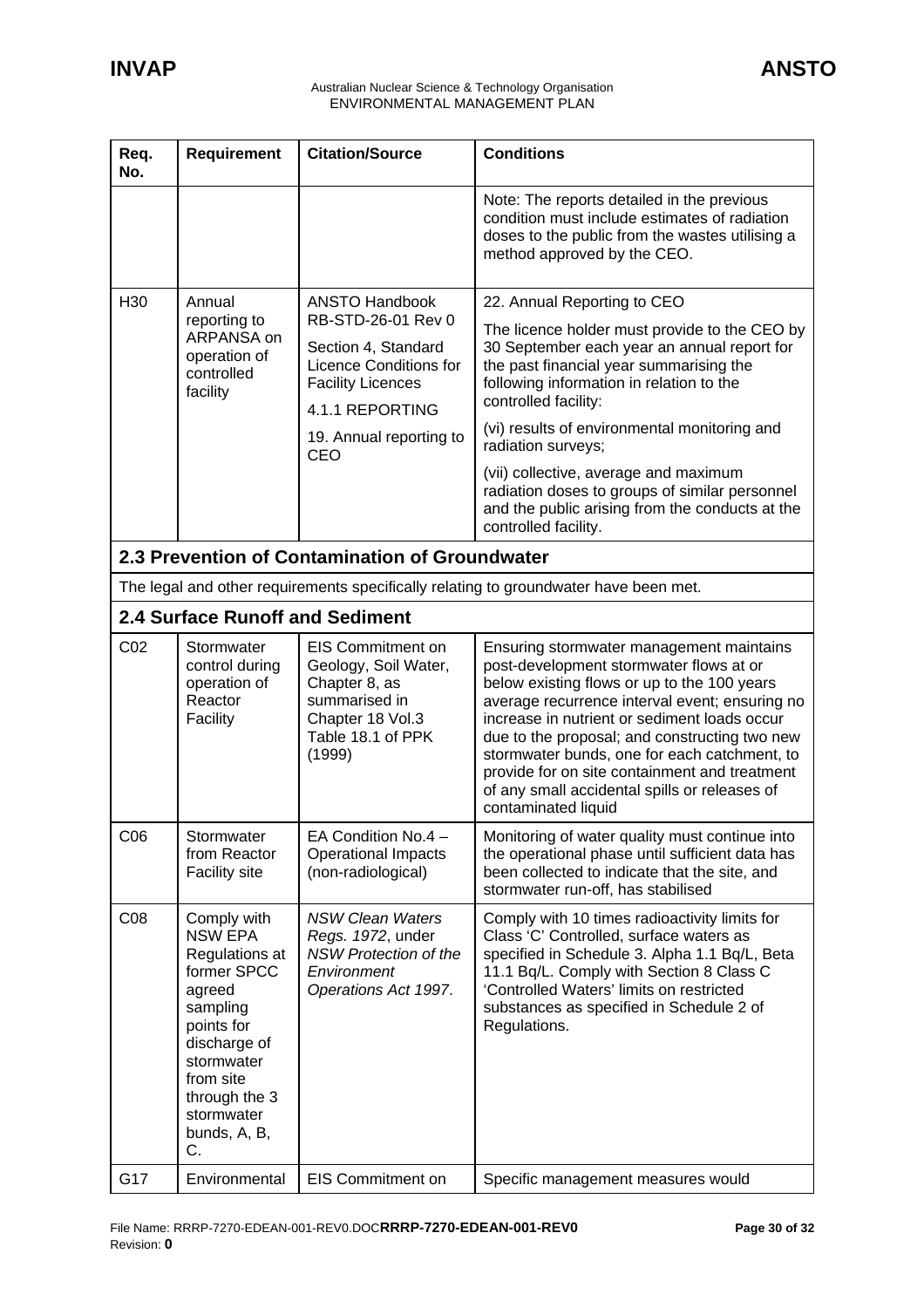| Req.<br>No. | <b>Requirement</b>                                                                                 | <b>Citation/Source</b>                                                                                                                                                               | <b>Conditions</b>                                                                                                                                                                                                                                                                                                                                                                                                                                                                                                                                                                      |
|-------------|----------------------------------------------------------------------------------------------------|--------------------------------------------------------------------------------------------------------------------------------------------------------------------------------------|----------------------------------------------------------------------------------------------------------------------------------------------------------------------------------------------------------------------------------------------------------------------------------------------------------------------------------------------------------------------------------------------------------------------------------------------------------------------------------------------------------------------------------------------------------------------------------------|
|             | Management-                                                                                        | Flora and Fauna,                                                                                                                                                                     | include:                                                                                                                                                                                                                                                                                                                                                                                                                                                                                                                                                                               |
|             | <b>Biodiversity</b><br>Chapter 12, as<br>Conservation<br>summarised in<br>Chapter 18 Vol.3         | Monitoring erosion and sedimentation control<br>measures:                                                                                                                            |                                                                                                                                                                                                                                                                                                                                                                                                                                                                                                                                                                                        |
|             |                                                                                                    | Table 18.1 of PPK<br>(1999)                                                                                                                                                          | Monitoring revegetated areas within the fuel-<br>reduced zone to ensure levels of weed<br>invasion are minimised;                                                                                                                                                                                                                                                                                                                                                                                                                                                                      |
|             |                                                                                                    |                                                                                                                                                                                      | reusing mulch produced by bushfire hazard<br>reduction activities in revegetation;                                                                                                                                                                                                                                                                                                                                                                                                                                                                                                     |
|             |                                                                                                    |                                                                                                                                                                                      | carrying out bushfire hazard reduction<br>activities to ensure protection of native flora<br>and fauna; and                                                                                                                                                                                                                                                                                                                                                                                                                                                                            |
|             |                                                                                                    |                                                                                                                                                                                      | managing the buffer zone toward the<br>protection and long term maintenance of<br>biodiversity and natural ecosystem processes.                                                                                                                                                                                                                                                                                                                                                                                                                                                        |
| G20         | Identification,<br>classification<br>and control of<br><b>Noxious</b><br>weeds                     | <b>NSW Noxious Weeds</b><br>Act 1993, Sect 10.<br>Order No. 16 in<br>Government Gazette,<br>No. 120, listing<br>noxious weeds and<br>their category declared<br>for Sutherland Shire | Land Owner has responsibility for controlling<br>noxious weeds in the various categories.<br>Category W1, owner must notify LGA within 3<br>days and fully and continuously suppress and<br>destroy all W1 weeds. Category W2, owner<br>must fully and continuously suppress and<br>destroy all W2 weeds, eg (Pampas grass,<br>Lantana, Blackberry, Castor oil plant).<br>Category W3, owner must prevent the spread<br>and reduce the number and distribution of W3<br>weeds, eg Bitou bush. Category W4a, 4b, 4c,<br>4d and 4f, specific actions re sale propagation<br>and control. |
| G37         | Environmental<br>monitoring of<br>all site<br>activities<br>involving<br>radioactive<br>materials. | <b>ANSTO Handbook</b><br>RB-STD-24-01 Rev.1,<br>Amendment 5a:<br>Environmental<br>Management                                                                                         | Identify potential sources of radioactive<br>contamination to groundwater, surface water,<br>soil and atmosphere and formally include<br>sources in environmental management<br>system.                                                                                                                                                                                                                                                                                                                                                                                                |
| G39         | Independent<br>Environmental<br>monitoring<br>audit.                                               | <b>ANSTO Handbook</b><br>RB-STD-24-01 Rev.1,<br>Section 2.2 Standard<br>Conditions.<br>Amendment 5c:<br>Environmental<br>Management                                                  | Licence holder must ensure that an<br>independent body verifies the results of the<br>environmental monitoring, according to a plan<br>and schedule agreed to by the CEO.                                                                                                                                                                                                                                                                                                                                                                                                              |
| H30         | Annual<br>reporting to<br>ARPANSA on<br>operation of<br>controlled<br>facility                     | <b>ANSTO Handbook</b><br>RB-STD-26-01 Rev 0,<br>Section 4, Standard<br><b>Licence Conditions for</b><br>Facility Licences 4.1.1<br>REPORTING 19.<br>Annual reporting to<br>CEO       | 22. Annual Reporting to CEO: The licence<br>holder must provide to the CEO by 30<br>September each year an annual report for the<br>past financial year summarising the following<br>information in relation to the controlled facility:<br>(vi) results of environmental monitoring and<br>radiation surveys; (vii) collective, average and<br>maximum radiation doses to groups of similar<br>personnel and the public arising from the<br>conducts at the controlled facility.                                                                                                      |